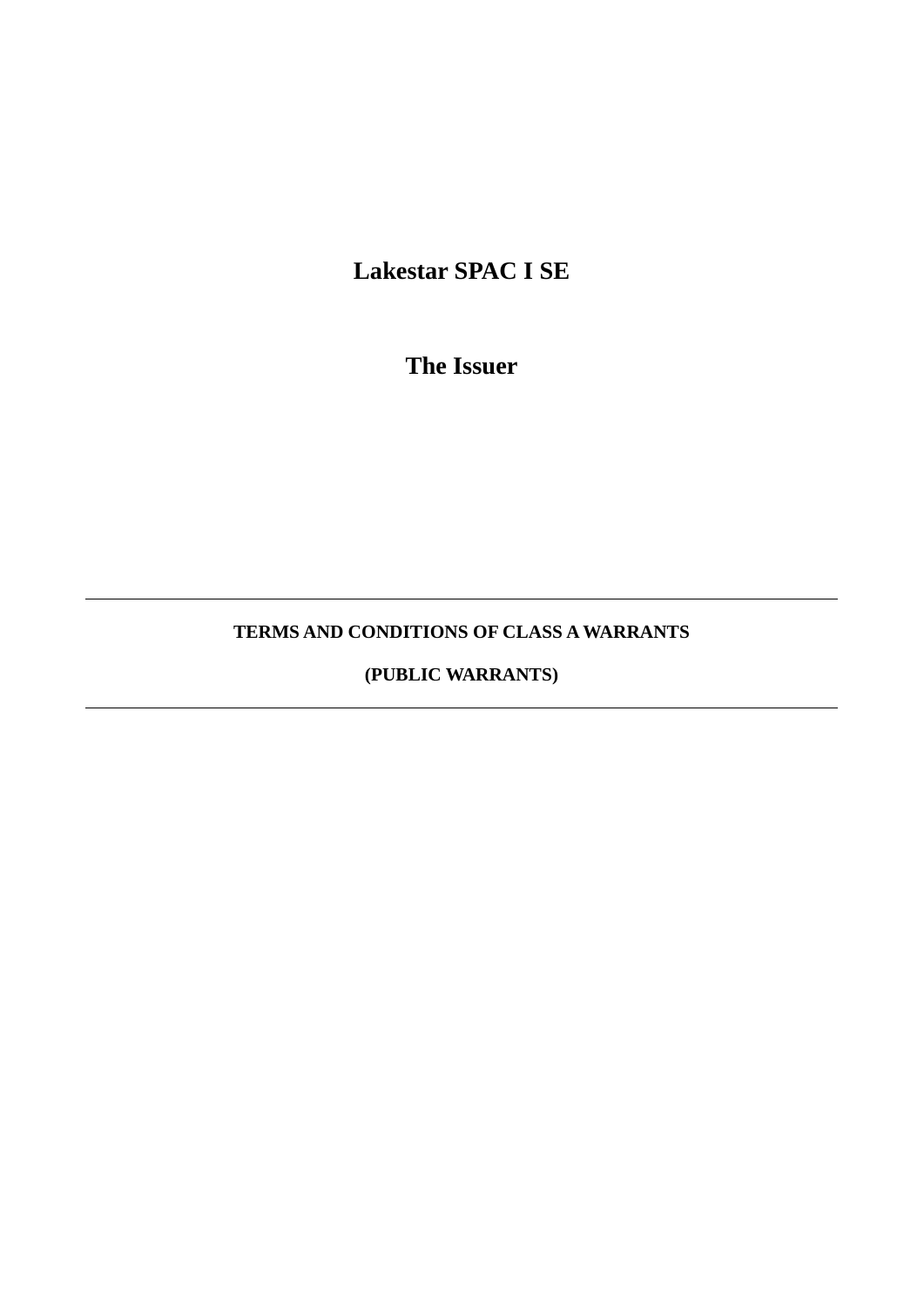Neither the Public Warrants nor the Public Shares to be issued upon the exercise of the Public Warrants have been or will be registered under the United States Securities Act of 1933. Neither the Public Warrants nor any portion thereof may be offered or sold directly or indirectly in the United States except under an exemption from, or in a transaction not subject to, the registration requirement of the Securities Act. The Public Warrants may not be exercised in the United States or by or on behalf of any U.S. person unless registered under the Securities Act or an exemption from such registration is available. Terms used in this paragraph shall have the respective meanings set forth in Regulation S under the Securities Act.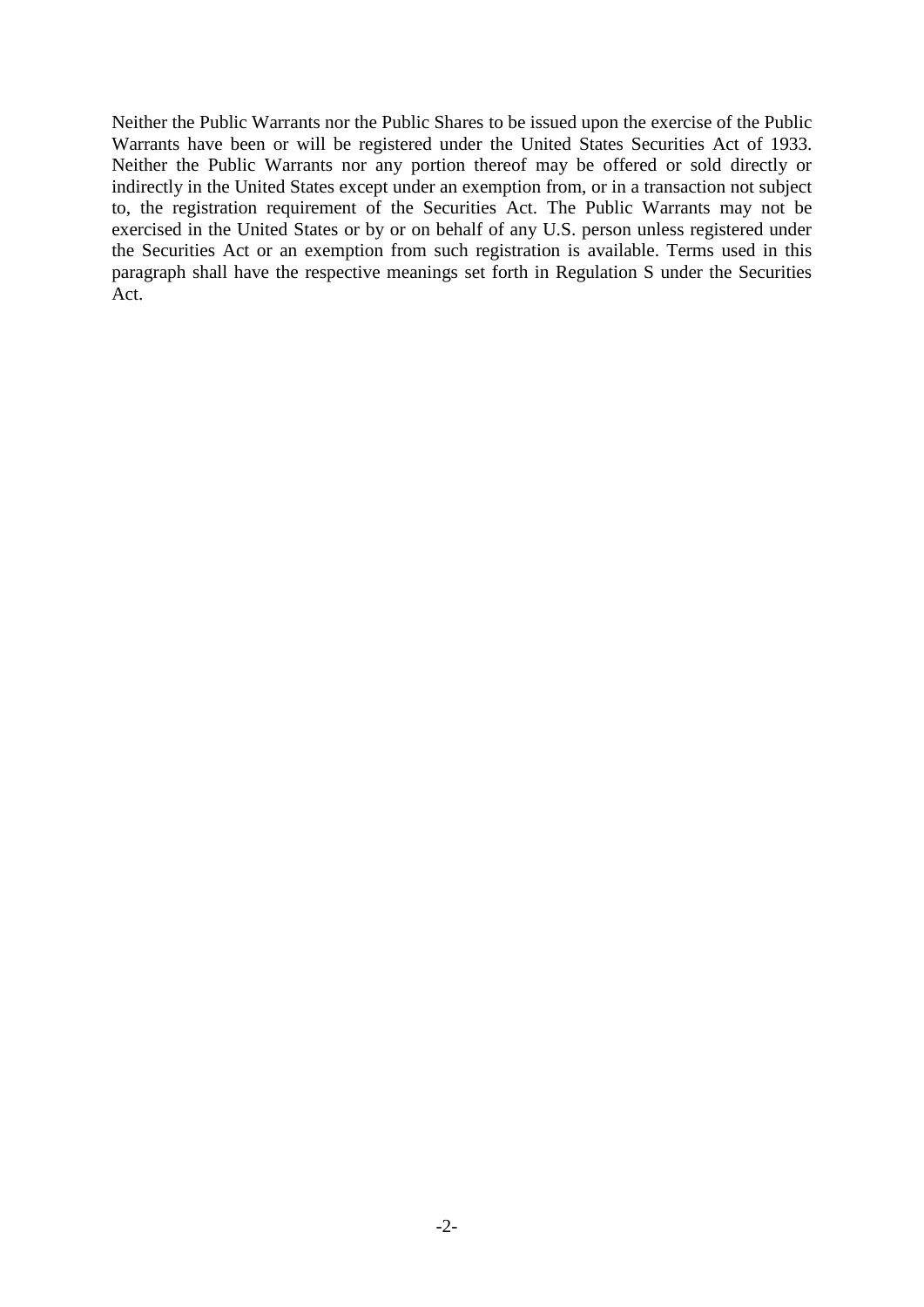# **Table of Content**

| I. |     |  |  |  |  |  |  |  |
|----|-----|--|--|--|--|--|--|--|
| Π. |     |  |  |  |  |  |  |  |
|    | 1.  |  |  |  |  |  |  |  |
|    | 2.  |  |  |  |  |  |  |  |
|    | 3.  |  |  |  |  |  |  |  |
|    | 4.  |  |  |  |  |  |  |  |
|    | 5.  |  |  |  |  |  |  |  |
|    | 6.  |  |  |  |  |  |  |  |
|    | 7.  |  |  |  |  |  |  |  |
|    | 8.  |  |  |  |  |  |  |  |
|    | 9.  |  |  |  |  |  |  |  |
|    | 10. |  |  |  |  |  |  |  |
|    | 11. |  |  |  |  |  |  |  |
|    | 12. |  |  |  |  |  |  |  |
|    | 13. |  |  |  |  |  |  |  |
|    |     |  |  |  |  |  |  |  |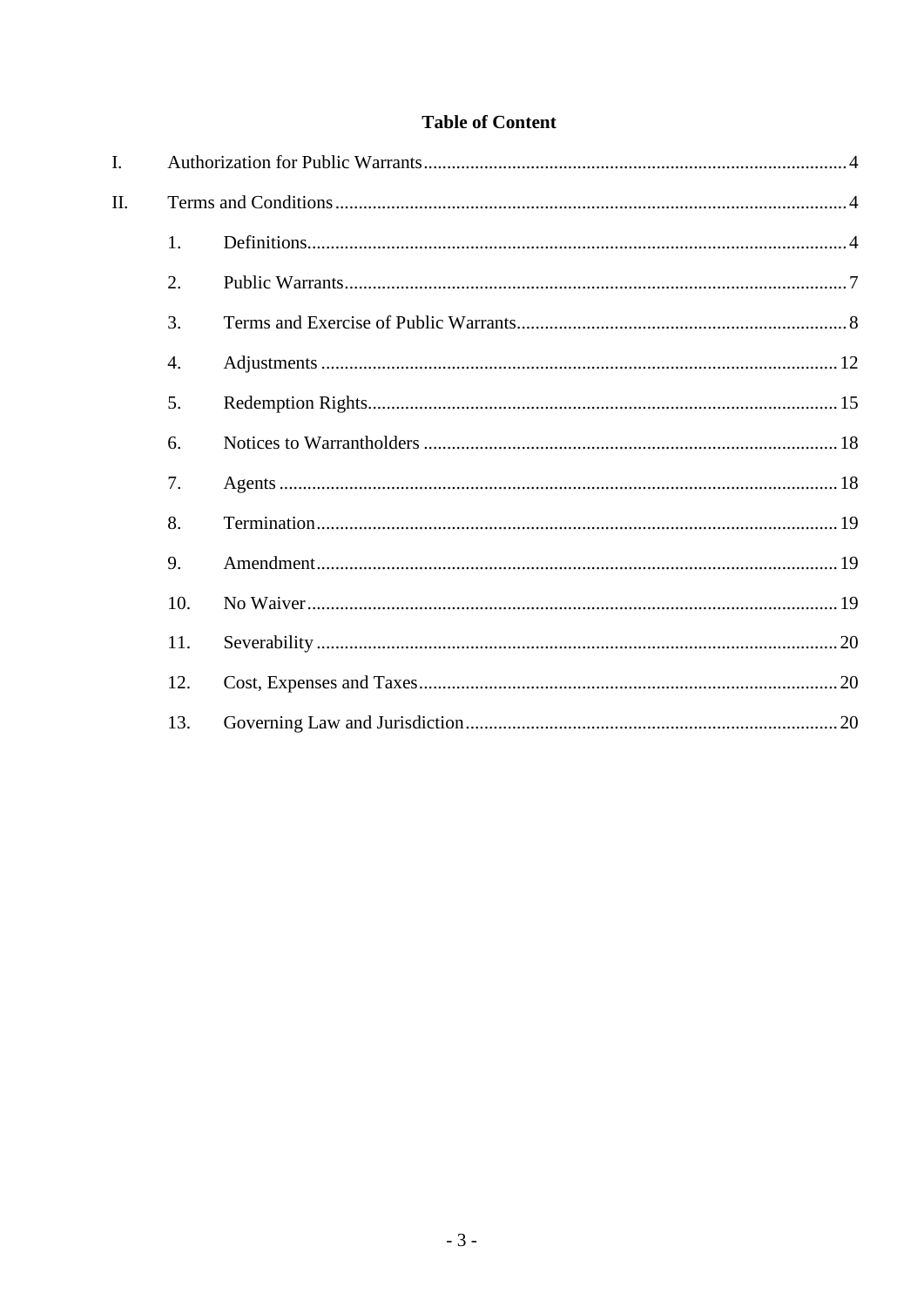#### **I. Authorization for Public Warrants**

**Lakestar SPAC I SE**, a European company (*Societas Europaea*) incorporated under and governed by Luxembourg law and Council Regulation (EC) No 2157/2001 of 8 October 2001 on the Statute for a European Company, having its registered office at 9, rue de Bitbourg, L-1273 Luxembourg, Grand Duchy of Luxembourg, registered with the Luxembourg Trade and Companies Register (*Registre de Commerce et des Sociétés de Luxembourg*) under number B249273 (the "**Issuer**"), has authorized the issuance and sale of 9,166,666 Class A warrants (collectively, the "**Public Warrants**" and individually, a "**Public Warrant**"), which may be exercised to subscribe for class A shares (the "**Public Shares**") of the Issuer, subject to and in accordance with the provisions set forth in these terms and conditions of the Public Warrants (the "**Terms and Conditions**"). The Public Shares and Public Warrants will trade separately and only whole Public Warrants will trade.

#### **II. Terms and Conditions**

#### **1. Definitions**

"**Admission Date**" means February 22, 2021, the date on which trading in the Public Shares and Public Warrants formally commences on the Frankfurt Stock Exchange.

"**Average Share Price**" on any Trading Day or period of Trading Days means the volume-weighted average price of the Public Shares as appearing on Bloomberg screen page HP (setting "Weighted Average Line") or any future successor screen page or setting (such Bloomberg page being, as of the date of this Prospectus, LRS1 GY Equity HP) on such Trading Day or period of Trading Days as reported on the Relevant Market.

"**Black-Scholes Warrant Value**" means the value of a Public Warrant immediately prior to the consummation of the applicable event based on the Black-Scholes warrant model / option pricing model (assuming zero dividends).

"**Business Combination**" means the initial acquisition of a target company by the Issuer in the form of a merger, capital stock exchange, share purchase, asset acquisition, reorganization or similar transaction.

**"BIL"** means Banque International à Luxembourg, the Issuer's LuxCSD principal agent.

"**Business Day**" means any day (other than Saturday or Sunday) on which (a) the Trans-European Automated Real-time Gross-settlement Express Transfer System (TARGET2) and (b) the Clearing System settles payments, and (c) commercial banks in Frankfurt and Luxembourg are open for general business.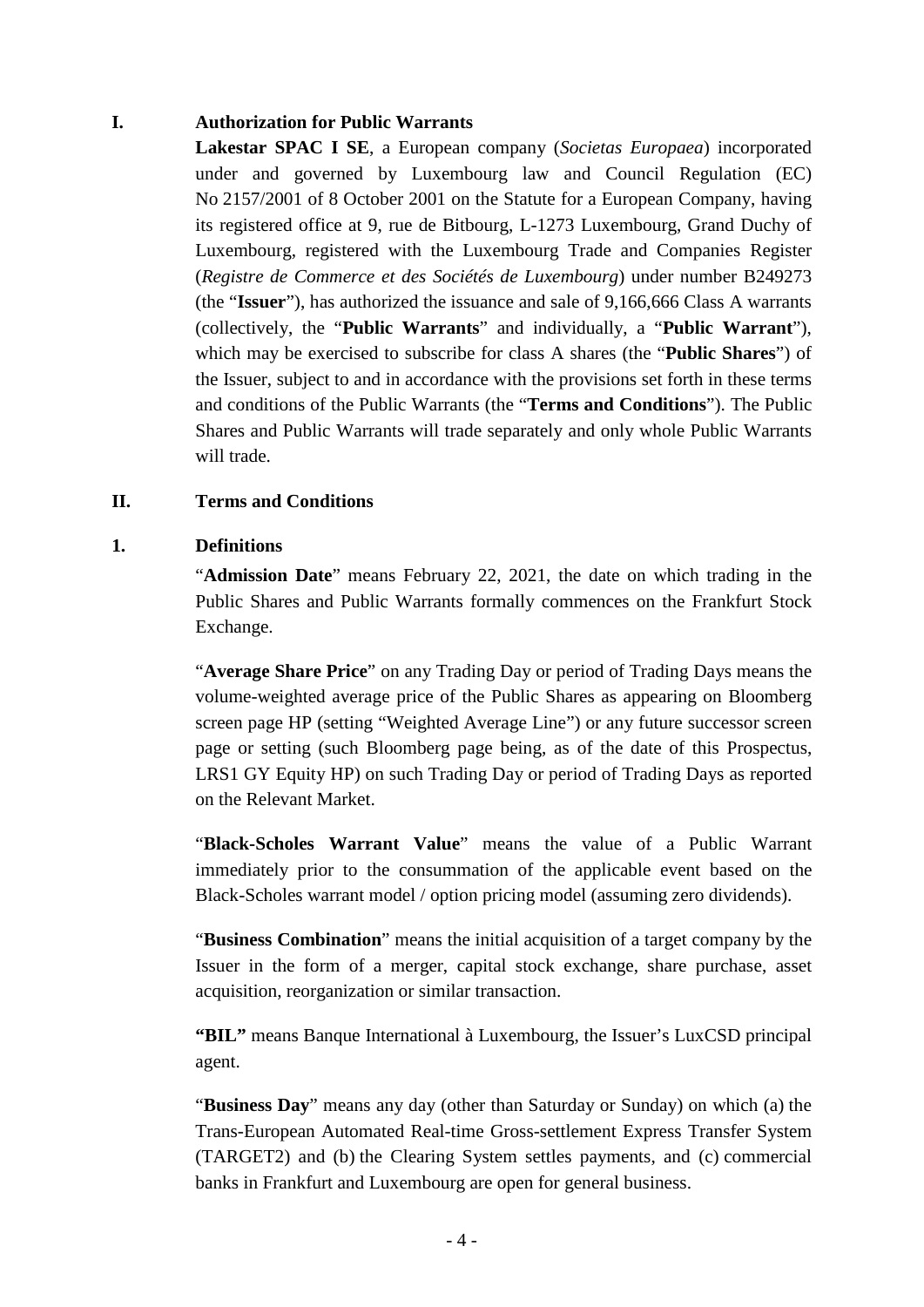"**Cash Alternative Amount**" means the product (rounded to the nearest full cent with EUR 0.005 being rounded upwards) of  $(x)$  the Current Market Value and  $(y)$ the number of undeliverable Public Shares.

"**Clearing System**" means Clearstream Banking S.A. or any successor in such capacity.

"**Closing Price**" on any Trading Day means the official closing price of securities, rights or other assets on such Trading Day, as reported on the Relevant Market.

"**Current Market Value**" means in respect of one Public Share the value of such Public Share, determined on the basis of the Average Share Price as reported on the Relevant Market on each of the Trading Days during the period of ten consecutive Trading Days commencing on the second Trading Day after the Issuer gave notice that it must pay a Cash Alternative Amount.

"**Custodian**" means any bank or other financial institution with which the Warrantholder maintains a securities account in respect of any Public Warrant and having an account maintained with the Clearing System.

"**Escrow Account**" means an escrow account established at Deutsche Bank Aktiengesellschaft by an affiliate of the Issuer, containing the proceeds from the private placement of the Public Shares and Public Warrants in the form of units and the proceeds from an additional subscription by the sponsor of the Issuer in a total amount of EUR 277,600,000.

"**Euroclear Bank**" means Euroclear Bank S.A./N.V., as operator of the Euroclear System.

"**Exercise Notice**" means the exercise notice sent to the Warrant Agent via its Custodian and the Clearing System.

"**Exercise Period**" means the period commencing 30 days after the consummation of the Business Combination and terminating on the Expiration Date.

"**Exercise Price**" with respect to each Public Warrant amounts initially to EUR 11.50 with respect to each Public Warrant as such price may be adjusted pursuant to Section [4](#page-11-0) of these Terms and Conditions.

"**Expiration Date**" means close of trading on the Frankfurt Stock Exchange on the earliest of (i) the first Business Day immediately following the fifth anniversary of the Admission Date, or (ii) the date of liquidation of the Issuer, or (iii) the Redemption Date of the Public Warrants.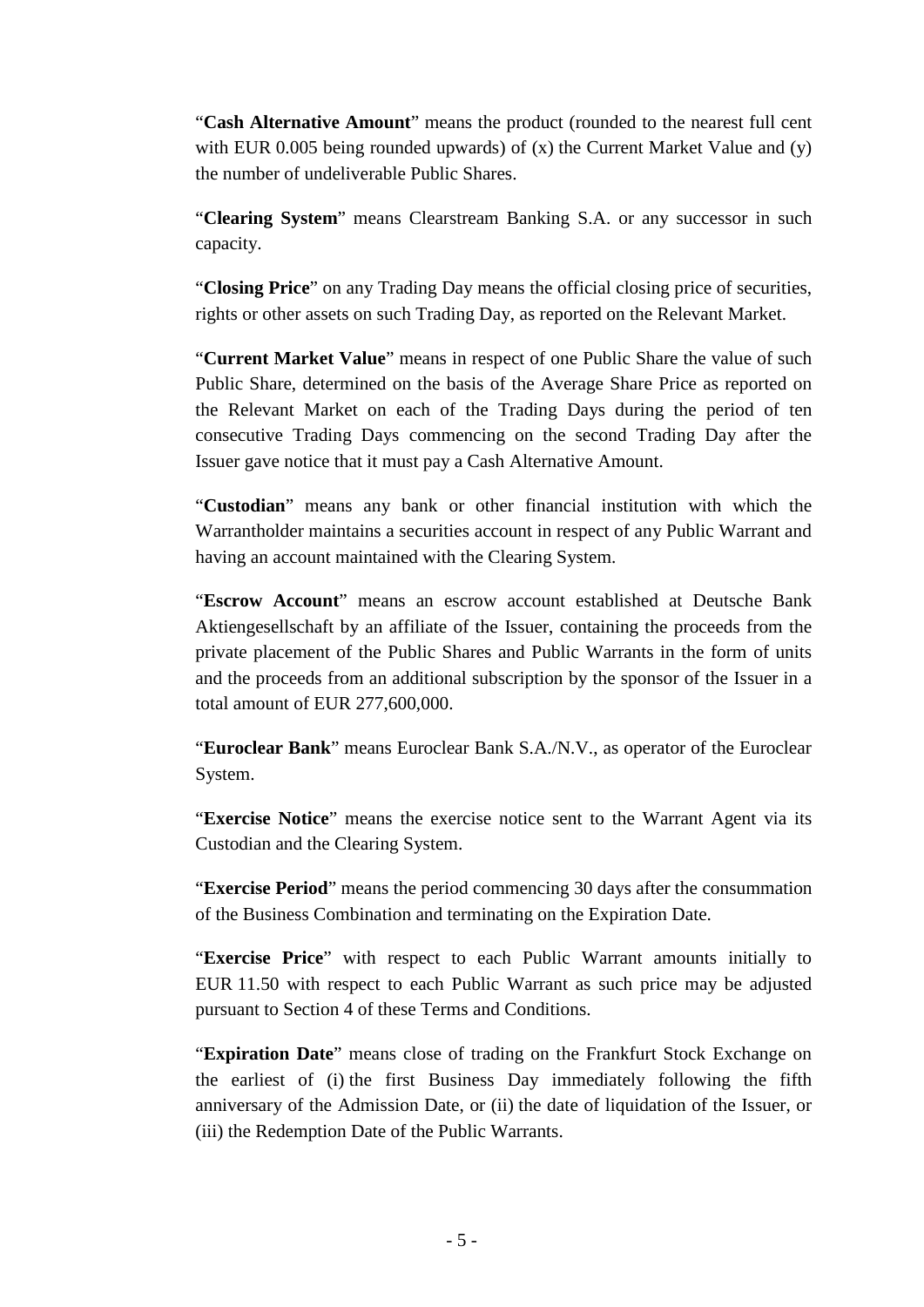"**Fair Market Value**" in respect of an Exercise Notice means the Average Share Price as reported on the Relevant Market for the 20 Trading Days ending on the Trading Day immediately preceding the date on which the valid Exercise Notice of the Warrantholder is received by the Issuer, except in the event that the Public Warrants are exercised following the receipt of a Redemption Notice by the Issuer, in which case the period of 20 consecutive Trading Days shall end on the date immediately preceding the date on which the Redemption Notice is issued by the Issuer.

"**Historical Fair Market Value**" means, in case the number of issued and outstanding Public Shares is increased by a capitalization or share dividend of Public Shares, or by a sub-division of Public Shares or other similar event, the Average Share Price as reported on the Relevant Market during the ten Trading Day period ending on the Trading Day prior to the first date on which such Public Shares trade on the applicable exchange or in the applicable market, without the right to receive such rights.

"**Individual Notice to Warrantholders**" means a notice by the Issuer to individual Warrantholders to their fax and email address stated in the Exercise Notice, it being understood that the Issuer bears no responsibility that a Warrantholder receives such Individual Notice to Warrantholders under the relevant stated fax or email address.

"**Market Value**" means the Average Share Price as reported on the Relevant Market during the 20 consecutive Trading Day period starting on the Trading Day prior to the day on which the Business Combination is consummated.

"**Newly Issued Price**" means an issue price or effective issue price of less than EUR 9.20 per Public Share (with such issue price or effective issue price to be determined in good faith by the management board of the Issuer).

"**Nominal Subscription Price**" means, with respect to each Public Warrant, EUR 0.01.

"**Ordinary Cash Dividends**" means any cash dividends or cash distributions which, when combined on a per share basis with all other cash dividends and cash distributions paid on the Public Shares in the fiscal year preceding the date of declaration of such dividend or distribution does not exceed EUR 0.50.

"**Per Share Consideration**" means (i) if a consideration paid to holders of the Public Shares consists exclusively of cash, the amount of such cash per Public Share, and (ii) in all other cases, the Average Share Price as reported on the Relevant Market during the ten Trading Day period ending on the Trading Day prior to the effective date of the applicable event.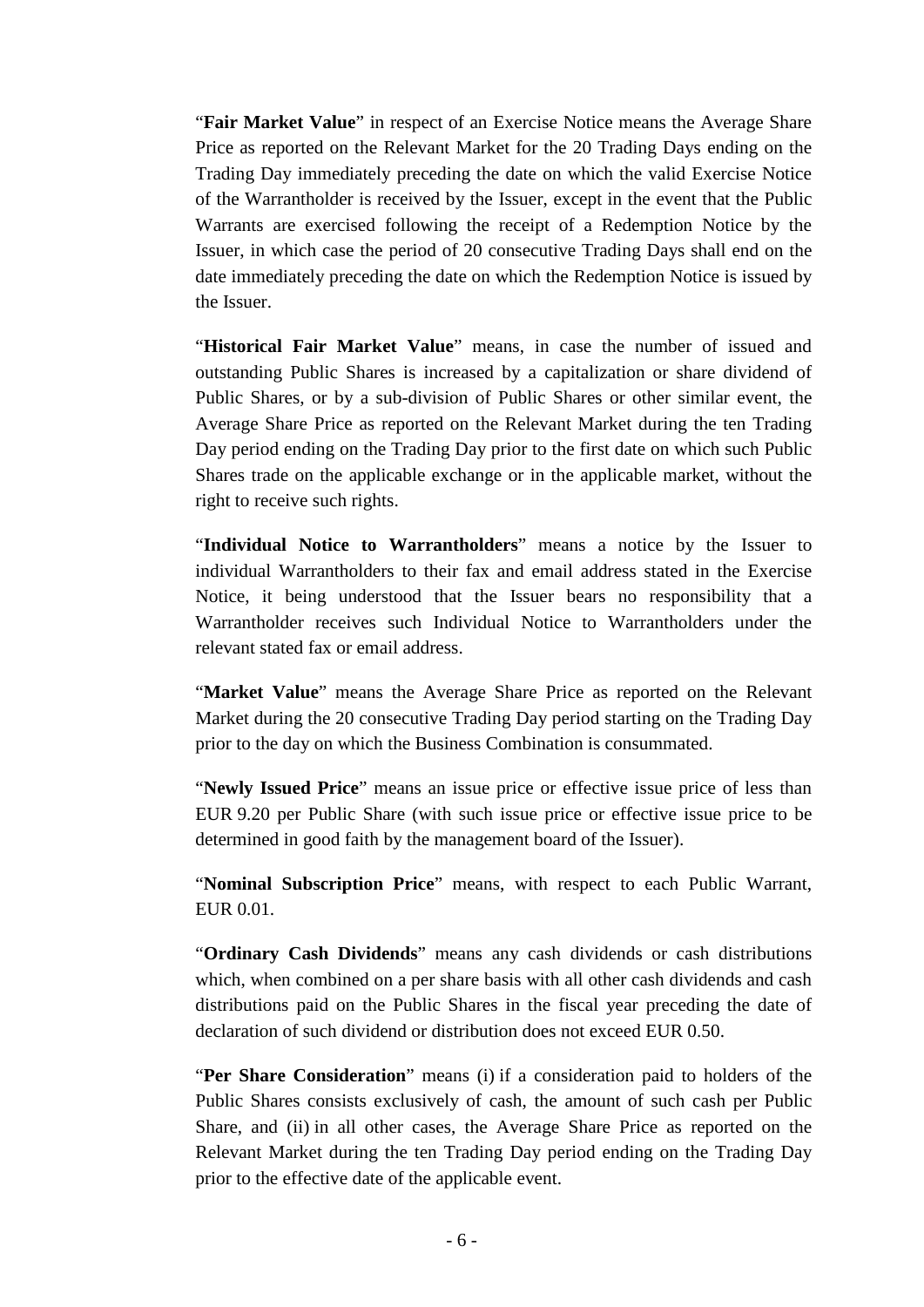"Public Warrant" means a class A warrant of the Issuer, entitling the holder thereof to subscribe for one Public Share per Public Warrant pursuant to these Terms and Conditions.

"**Redemption Date**" means the date set forth in the Redemption Notice as the date on which the Issuer shall redeem and cancel the Public Warrants and pay the Redemption Price to the holders of Public Warrants.

"**Redemption Notice**" means a redemption notice made by the Issuer in accordance with Section [5.](#page-14-0)

"**Redemption Price**" means, with respect to each Public Warrant, EUR 0.01.

"**Relevant Market**" means (i) in the case of the Public Shares (trading ticker: LRS1), XETRA, or if at the relevant time the Public Shares are no longer traded on XETRA, such other stock exchange or securities market on which the Public Shares are mainly traded at the relevant time; and (ii) in the case of any other securities, rights or other assets, such stock exchange or securities market on which such other securities, rights or other assets are mainly traded at the relevant time.

"**Shareholders**" mean the shareholders of the Issuer from time to time.

"**Shares**" means the shares issued by the Issuer from time to time.

"**Trading Day**" means a day (other than a Saturday or Sunday) on which the Frankfurt Stock Exchange is open for business and the Closing Price and the Share Price can be determined.

"**Warrantholder**" means the holder of the Public Warrants from time to time.

"**Warrant Agent**" shall have the meaning as set out in Section [7.1.](#page-17-0)

"**XETRA**" means the electronic XETRA trading system of Deutsche Börse AG or any legal or functional successor thereto.

### **2. Public Warrants**

- 2.1. Form of Public Warrants
- 2.1.1. The Public Warrants, issued by the Issuer in the aggregate number of 9,166,666Public Warrants, entitle the Warrantholder to subscribe Public Shares. The Public Warrants are issued by the Issuer in bearer form, represented by a global warrant certificate (the "**Global Certificate**"). The Global Certificate shall be signed by, or bear the facsimile signature of, any two members of the management board of the Issuer.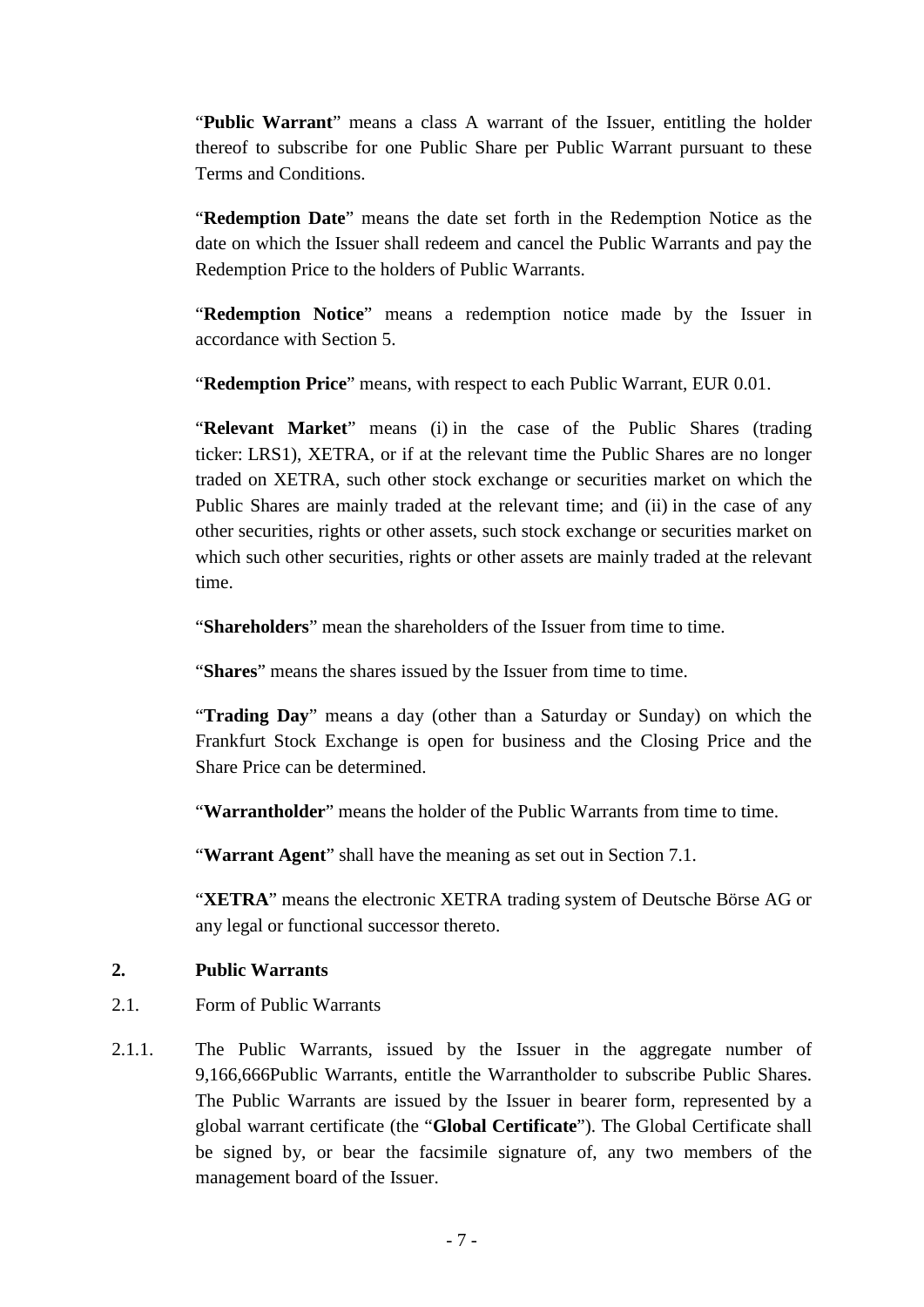- 2.1.2. The Global Certificate shall be deposited with a common depositary for Euroclear Bank and Clearstream Banking S.A. The Global Certificate will be kept in the Clearing System until all obligations of the Issuer under the Public Warrants have been satisfied or the Public Warrants have expired unexercised. The Public Warrants shall be transferable by appropriate entries in securities accounts in accordance with the applicable rules of the Clearing System.
- 2.1.3. Definitive certificates representing individual Public Warrants shall not be issued.
- 2.2. Any Public Warrant is issued in book entry-form through the Warrant Agent and credited either to a securities deposit account maintained by a German bank with the Clearstream Banking Frankfurt, or to a securities account of a participant in Euroclear Bank S.A./N.V., 1, Boulevard Roi Albert II, 1120 Brussels, Belgium, as the operator of the Euroclear system, or to Clearstream Banking S.A., 42 Avenue JF Kennedy, L-1855 Luxembourg, Grand Duchy of Luxembourg for the account of such holder. The Issuer will treat the holder of the account as the sole owner of the Public Warrants.

# **3. Terms and Exercise of Public Warrants**

3.1. Warrant Subscription Price

The Nominal Subscription Price of EUR 0.01 per Public Warrant is paid as part of the payment of the purchase price per unit of EUR 10.00.

3.2. No Yield

The Public Warrants do not bear any interest.

3.3. Exercise Price

Each Public Warrant shall entitle the Warrantholder to receive from the Issuer one Public Share at the Exercise Price per Public Warrant.

3.4. No Shareholder Rights

A Public Warrant does not entitle the Warrantholder to any of the rights of a Shareholder, including, without limitation, receiving dividends or other distributions, exercising any preemptive rights to vote or to consent or to receive notice as Shareholders in respect of the meetings of shareholders or the election of the supervisory board of the Issuer or any other matter.

- 3.5. Duration of the Public Warrants
- 3.5.1. A Public Warrant may be exercised only during the Exercise Period.
- 3.5.2. Except with respect to the right to receive the Redemption Price, each Public Warrant not redeemed or exercised on or prior to the Expiration Date shall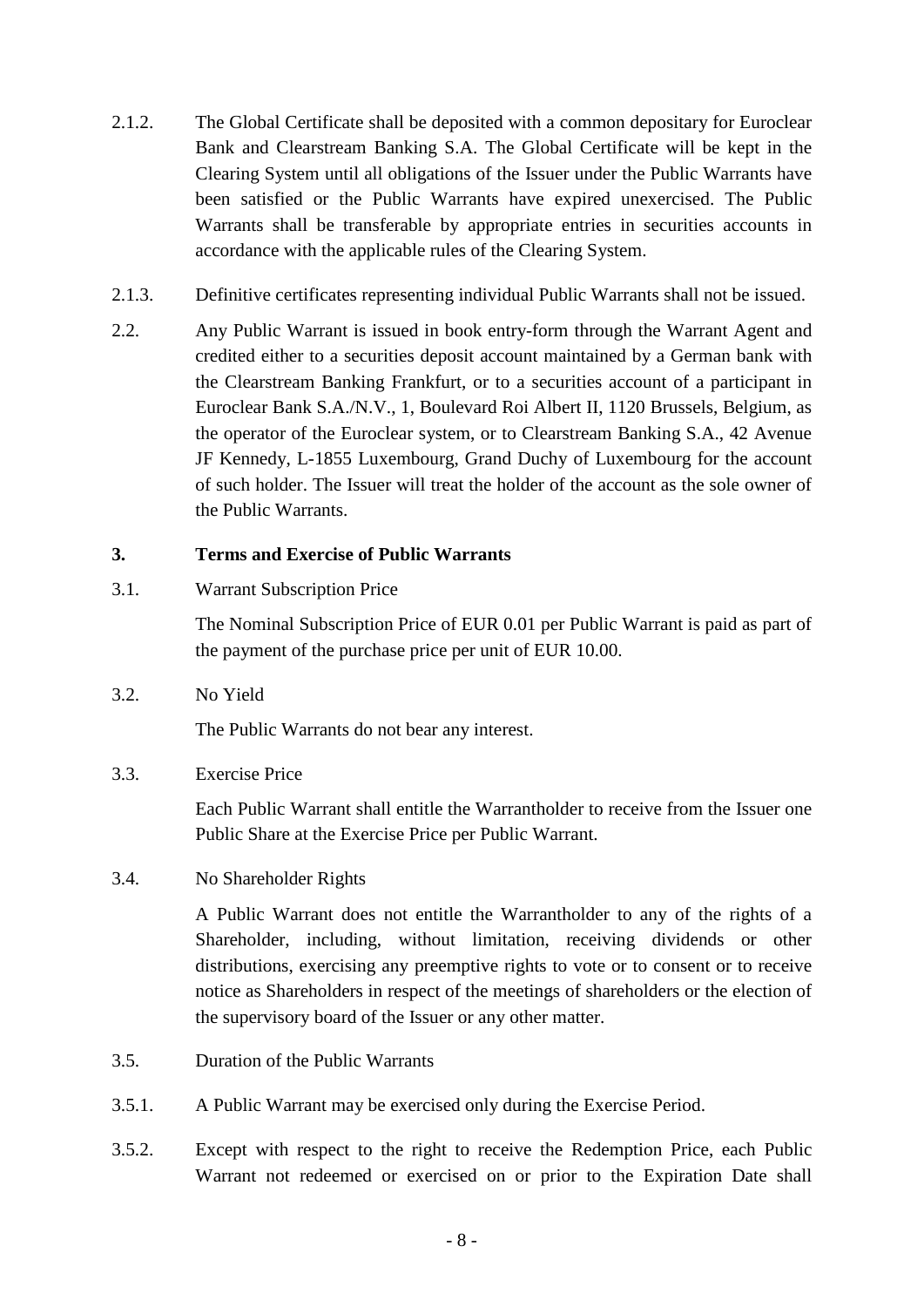automatically and immediately be cancelled, and all rights thereunder and all rights in respect thereof under these Terms and Condition shall cease at the time of the Expiration Date.

- 3.6. Exercise of Public Warrants and Issuance of Public Shares
- 3.6.1. The Warrantholder may validly exercise all or part of its Public Warrants in accordance with the provisions of these Terms and Conditions.
- 3.6.2. Except in cases of a Redemption Notice (as described in detail in Section [5](#page-14-0) below), the Public Warrants may be exercised on a cashless basis, unless the Issuer elects an exercise against payment in cash of the Exercise Price. In case the Issuer elects to require exercise against payment in cash of the Exercise Price, the Issuer will inform the Warrantholder within three Business Days after receipt of the Exercise Notice accordingly via an Individual Notice to such Warrantholder. The Issuer may also at any time elect an exercise against payment in cash of the Exercise Price through a notice to all Warrantholders pursuant to Section [6.](#page-17-1)
- <span id="page-8-1"></span><span id="page-8-0"></span>3.6.3. Subject to the provisions of the Terms and Conditions, in order to exercise their Public Warrants validly:
	- (a) The Warrantholder must deliver at its own expense during the Exercise Period to the Warrant Agent via its Custodian and the Clearing System a duly completed and executed Exercise Notice (which may be via fax or email) using a form (from time to time current) obtainable from the Warrant Agent which must be received by the Warrant Agent by 4:00 p.m. (Frankfurt time) on the last day of the Exercise Period at the latest. The Exercise Notice will (i) state the name, date of birth and address (natural persons) or name, domicile and address (legal persons) of the exercising Warrantholder as well as its fax number and email address, (ii) specify the aggregate number of Public Warrants which will be exercised, (iii) designate the securities account of the Warrantholder or its nominee at a participant in, or account holder of, the Clearing System to which the Public Shares are to be delivered, (iv) contain the certifications and undertakings set out in the form of the Exercise Notice relating to certain legal restrictions of the ownership of the Public Warrants and/or the Public Shares (if the Warrantholder fails to deliver such certifications and undertakings, the Issuer will not deliver any Public Shares in respect to such Exercise Notice), and (v) contain the authority to deliver the subscription certificate in accordance with the following Section [3.6.3\(b\)](#page-8-0) on behalf of the Warrantholder.
	- (b) The exercise of the Public Warrants further requires that the Public Warrants to be converted will be delivered, together with the Exercise Notice, to the Warrant Agent by transferring the Public Warrants to the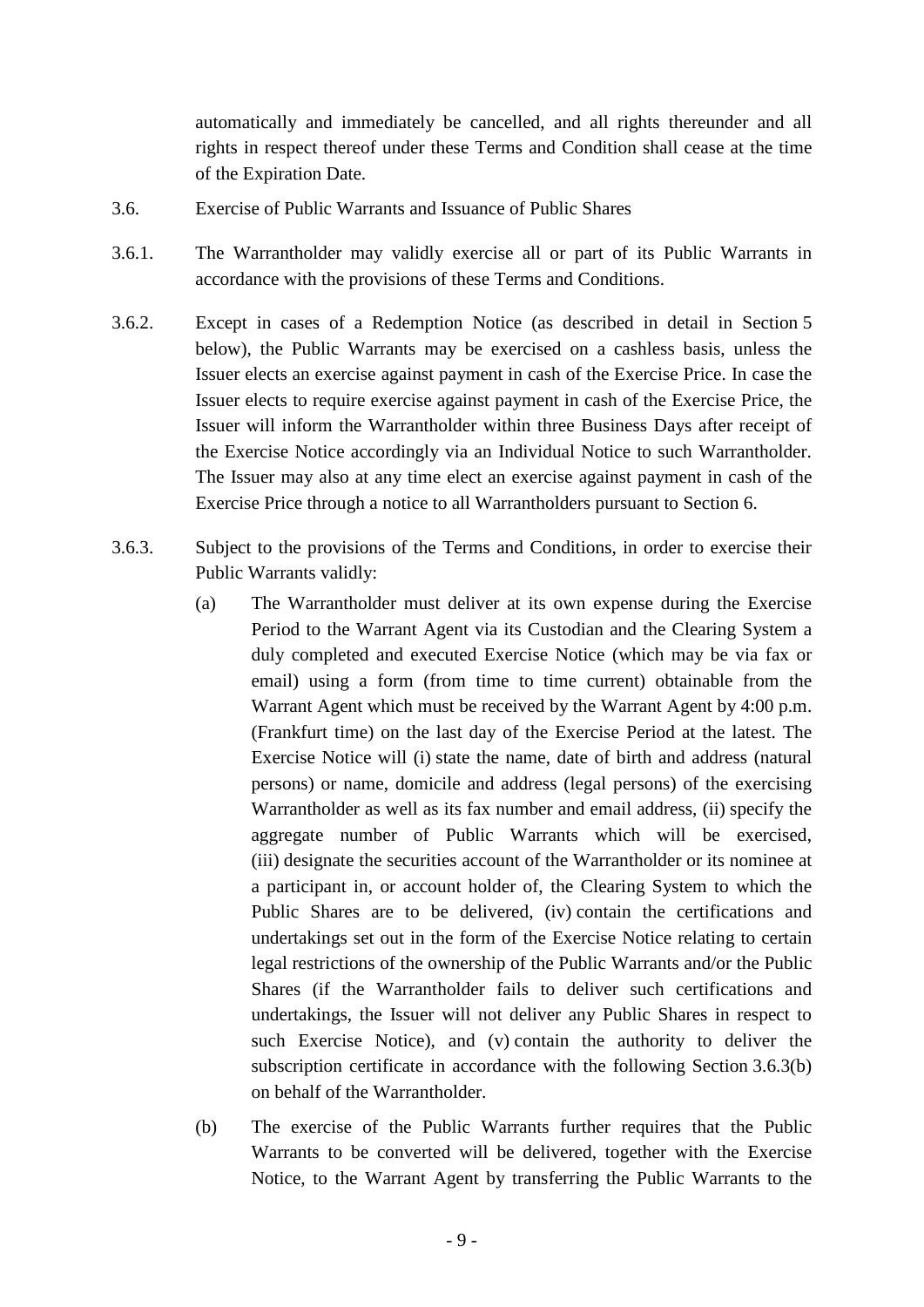account of the Warrant Agent with the Clearing System (book-entry transfer). In case the Public Warrants are exercised in cash, the exercise of the Public Warrants also requires that the Exercise Price will be transferred to the Warrant Agent together with the Exercise Notice and the Public Warrants. The Warrant Agent is authorized to deliver the subscription certificate on behalf of the Warrantholders.

- (c) Upon fulfilment of all requirements specified in Section [3.6.3\(a\)](#page-8-0) and [\(b\)](#page-8-1) for the exercise of the Public Warrants, the Warrant Agent will verify whether the aggregate number of Public Warrants delivered to the Warrant Agent exceeds or falls short of the number of Public Warrants specified in the Exercise Notice. The Warrant Agent will determine the number of Public Shares to be received for the exercised Public Warrants, provided that if the Warrant Agent has determined that the number of Public Warrants delivered to the Warrant Agent exceeds or falls short of the aggregate number of Public Warrants specified in the Exercise Notice, the Warrant Agent will determine the number of Public Shares to be received by the Warrantholder on the basis of the lower of (A) such total number of Public Shares which corresponds to the aggregate number of Public Warrants set forth in the Exercise Notice and (B) such total number of Public Warrants which corresponds to the aggregate number of Public Warrants in fact delivered for exercise. Any Public Warrants delivered in excess of the number of Public Warrants specified in the Exercise Notice will be redelivered to the Warrantholder at its cost. The Warrant Agent will act in accordance with the regulations of the Clearing System.
- 3.6.4. The delivery of an Exercise Notice shall constitute an irrevocable election by the Warrantholder to exercise its Public Warrants.
- 3.6.5. The exercise of the Public Warrants does not entitle a Warrantholder to fractional Public Shares. If a Warrantholder delivers an Exercise Notice for a number of Public Warrants that would result in such Warrantholder being entitled to receive a fractional interest of a Public Share, the number of Public Shares to be issued to the Warrantholder is rounded down to the nearest whole number of Public Shares and the fraction of the Public Warrant that is not exercised for a whole Public Share shall be forfeited without consideration.
- 3.7. Cashless Exercise
- <span id="page-9-0"></span>3.7.1. Except in cases of a Redemption Notice (as described in detail in Section [5](#page-14-0) below), in case of a cashless exercise of the Public Warrants, the Warrantholder will not pay the Exercise Price in cash, but will receive in aggregate a number of Public Shares, as determined by the Issuer, equal to the number of Public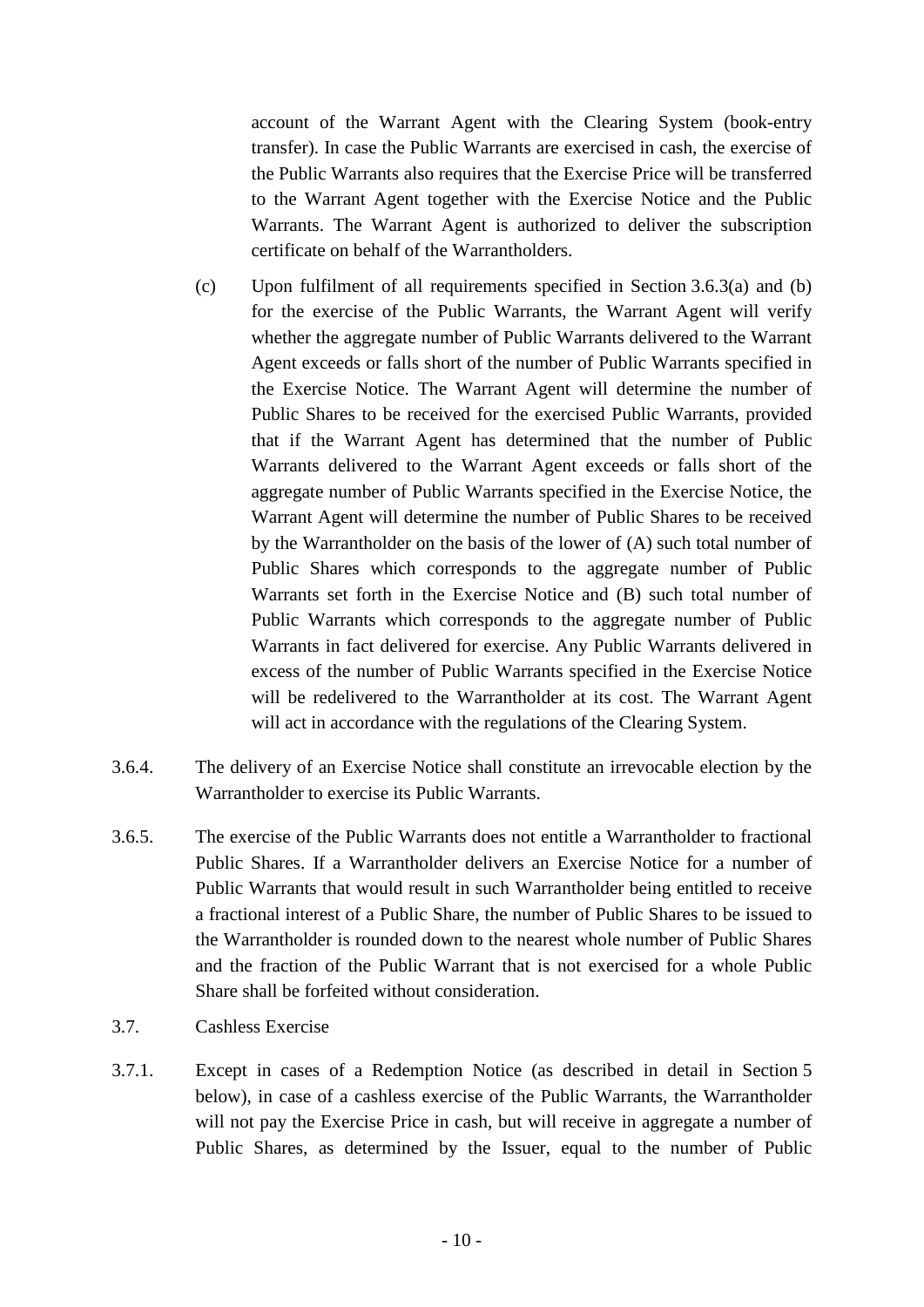Warrants validly exercised multiplied by the quotient of (i) the Fair Market Value minus the Exercise Price (ii) divided by the Fair Market Value.

- 3.7.2. The exercise of Public Warrants on a cashless basis is subject to the availability of sufficient distributable reserves of the Issuer in accordance with Luxembourg law to be incorporated into the share capital at the time of the issuance of the Public Shares to be issued and/or the availability of a sufficient number of treasury Public Shares for subscription and/or acquisition, respectively. The Public Shares will be delivered in accordance with Section [3.8.1.](#page-10-0)
- <span id="page-10-1"></span>3.8. Settlement
- <span id="page-10-0"></span>3.8.1. Delivery of Public Shares

To issue to the Warrantholders the number of Public Shares to which they are entitled following the valid exercise of any Public Warrant and the clearance of the funds in payment of the Exercise Price, the Issuer shall take the required resolutions and any ancillary steps in order to (i) as applicable, issue and deliver such number of Public Shares from its available authorized capital, or deliver from available treasury Shares, such number of Public Shares as is equal to the Public Warrants being exercised, rounded down to the next full Public Share, and transfer such Public Shares to the securities account of the Warrantholder specified in the Exercise Notice, (ii) instruct BIL to cause (A) the recording of the Public Shares issued on the single issuance account (*compte d'émission*) of the Issuer, and (B) the delivery of such Public Shares to the Clearing System, and (iii) cause BIL to provide a confirmation with regard to the completion of the steps referred to under items (A) and (B).

- 3.8.2. Cash payment in lieu of delivery of Public Shares in exceptional circumstances If and to the extent the Issuer (i) is unable to issue and/or deliver Public Shares from its authorized capital due to mandatory law requirements, and, in addition, (ii) does not hold deliverable treasury Public Shares, the Issuer will pay to the Warrantholder the Cash Alternative Amount in lieu of the delivery of the number of undeliverable Public Shares. In such case, the Issuer will give notice (in text form, by fax, by email or otherwise, using the address stated in the Exercise Notice) to the Warrant Agent who shall inform the Warrantholder who has delivered an Exercise Notice whether and to what extent the Issuer must pay a Cash Alternative Amount stating the number of undeliverable Public Shares and the facts which establish the obligation of the Issuer to pay a Cash Alternative Amount. No interest will be payable with respect to a Cash Alternative Amount.
- 3.8.3. Public Shares and Public Warrants

Public Shares issued upon the valid exercise of the Public Warrants in accordance with the present Terms and Conditions are validly issued and subscribed and fully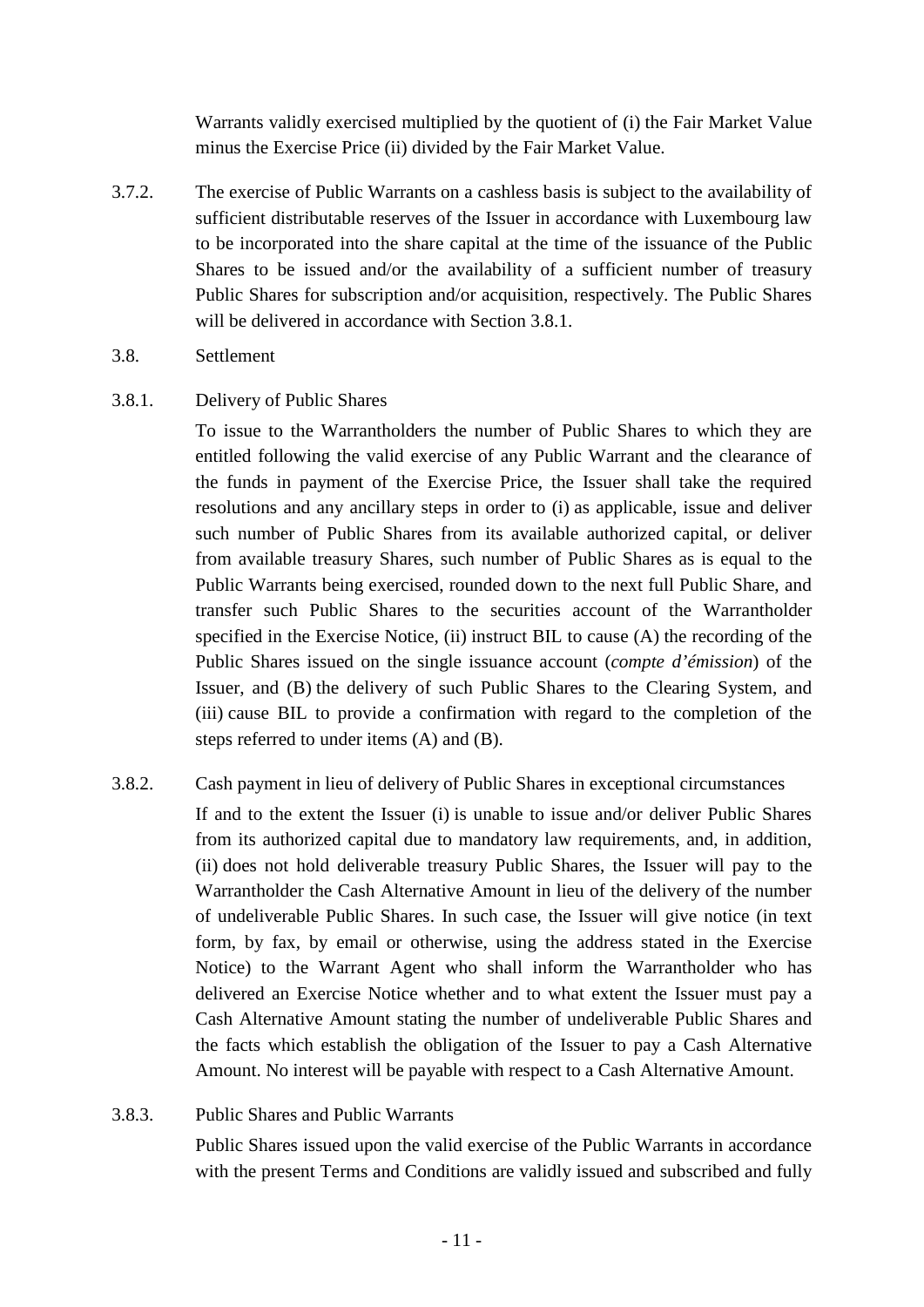paid up. Until transfer of such Public Shares has been made, no claims arising from the Public Shares will exist. Any Public Warrants validly exercised shall be cancelled automatically and immediately, and the Warrantholder shall have no further rights in respect of such Public Warrants.

- 3.8.4. The delivery of Public Shares pursuant to this Section [3.8](#page-10-1) is furthermore subject to payment by the Warrantholder of any taxes, duties or governmental charges which may be imposed in connection with the exercise of the Public Warrants or the delivery of the Public Shares.
- 3.9. Issuer Undertakings
- 3.9.1. Public Shares issued for Public Warrants shall rank *pari passu* in all respects with the existing Public Shares. In particular, all Public Shares carry full dividend rights from the date of their issuance.
- 3.9.2. The Issuer shall at all times have an authorized capital sufficient to permit the issuance of Public Shares upon exercise of all outstanding Public Warrants issued pursuant to these Terms and Conditions.

#### <span id="page-11-0"></span>**4. Adjustments**

<span id="page-11-1"></span>4.1. Share Dividends, Split-Ups or Similar Events

If, prior to the relevant delivery of Public Shares, the number of outstanding Public Shares is increased by a share dividend payable in Public Shares, or by a split-up of Public Shares or other similar event, then, on the effective date of such share dividend, split-up or similar event, the number of Public Shares issuable on exercise of each Public Warrant will be increased in proportion to such increase in the outstanding Public Shares. A rights offering to holders of Public Shares entitling holders to purchase Public Shares at a price less than the Historical Fair Market Value will be deemed a share dividend of a number of Public Shares equal to the product of (i) the number of Public Shares actually sold in such rights offering (or issuable under any other equity securities sold in such rights offering that are convertible into or exercisable for Public Shares) and (ii) one minus the quotient of (x) the price per Public Share paid in such rights offering divided by (y) the Historical Fair Market Value. For these purposes, if the rights offering is for securities convertible into or exercisable for Public Shares, in determining the price payable for Public Shares, there will be taken into account any consideration received for such rights, as well as any additional amount payable upon exercise or conversion. No Public Shares shall be issued at less than their par value.

### <span id="page-11-2"></span>4.2. Extraordinary Dividends

If the Issuer, at any time while the Public Warrants are outstanding and unexpired, pays a dividend to the holders of Public Shares or makes a distribution in cash,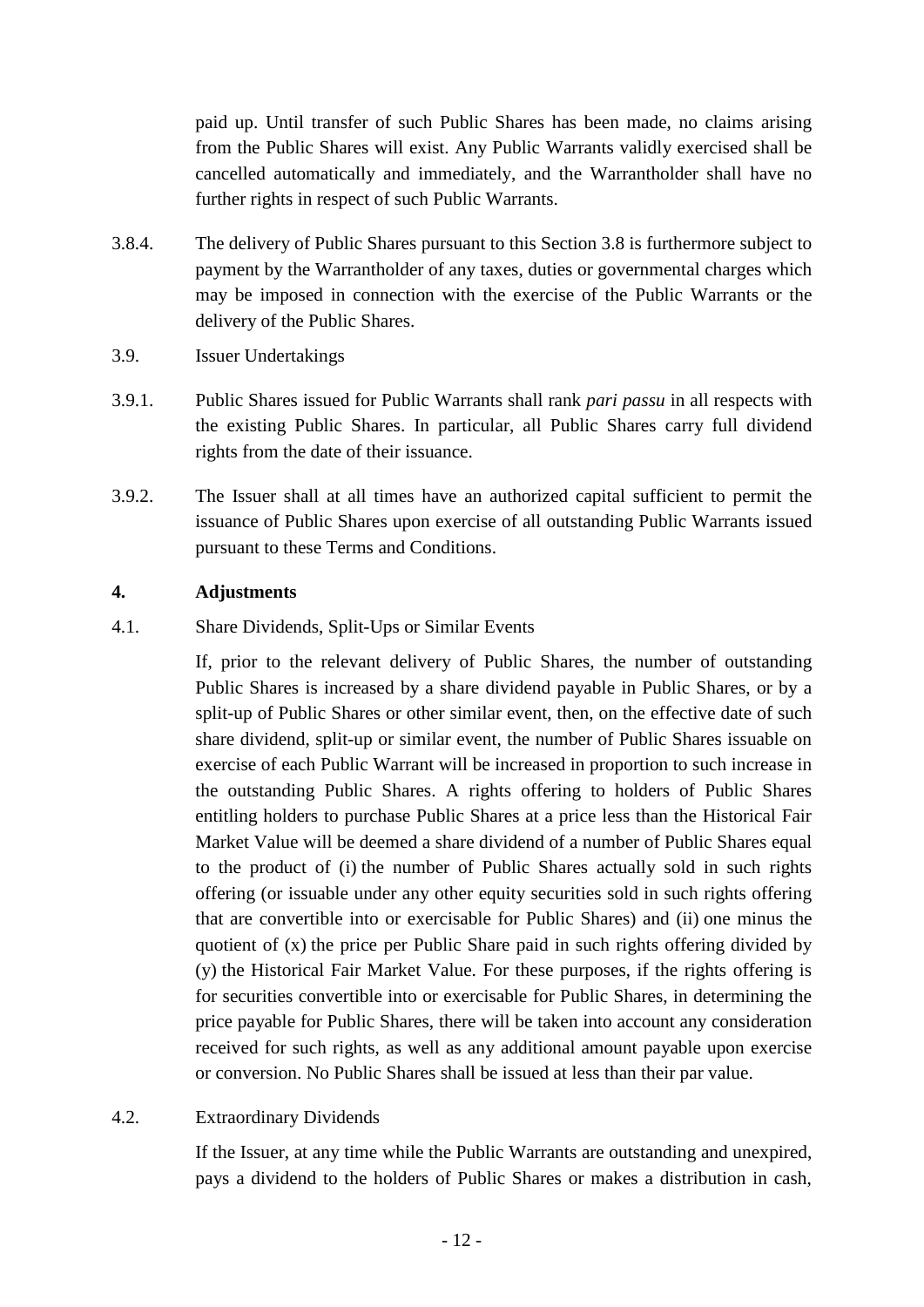securities or other assets on account of such Public Shares (or other securities into which the Public Warrants are convertible), other than (a) as described in Section [4.1](#page-11-1) above, (b) Ordinary Cash Dividends, (c) to satisfy the redemption rights of the holders of Public Shares in connection with the Business Combination, (d) to satisfy the redemption rights of the holders of Public Shares in connection with a shareholder vote to amend the Issuer's articles of association (A) to modify the substance or timing of the Issuer's obligation to redeem 100% of the Public Shares if the Issuer does not complete the Business Combination within the business combination deadline or (B) with respect to any other provisions relating to the rights of holders of the Public Shares, or (e) in connection with the redemption of the Public Shares upon the Issuer's failure to complete the Business Combination, then the Exercise Price will be decreased, effective immediately after the effective date of such event, by the amount of cash and/or the fair market value (as determined by the Issuer's management board in good faith) of any securities or other assets paid on each Public Share in respect of such event.

#### <span id="page-12-0"></span>4.3. Aggregation of Shares

If, prior to the relevant delivery of the Public Shares, the number of outstanding Public Shares is decreased by a consolidation, combination, reverse share split or reclassification of Public Shares or other similar event, then, on the effective date of such consolidation, combination, reverse share split, reclassification or similar event, the number of Public Shares issuable on exercise of each Public Warrant will be decreased in proportion to such decrease in outstanding Public Shares.

### <span id="page-12-1"></span>4.4. Adjustments in Exercise Price

Whenever the number of Public Shares purchasable upon the exercise of the Public Warrants is adjusted, as described in Sections [4.1](#page-11-1) to [4.3](#page-12-0) above, the Exercise Price will be adjusted by the Issuer by multiplying the Exercise Price immediately prior to such adjustment by a fraction (x) the numerator of which will be the number of Public Shares purchasable upon the exercise of the Public Warrants immediately prior to such adjustment and (y) the denominator of which will be the number of Public Shares so purchasable immediately thereafter.

### <span id="page-12-2"></span>4.5. Raising of the Capital in Connection with the Initial Business Combination

If  $(x)$  the Issuer issues additional Public Shares or equity-linked securities for capital raising purposes in connection with the closing of the Business Combination at the Newly Issued Price, (y) the aggregate gross proceeds from such issuances represent more than 60% of the total equity proceeds, and interest thereon, available for the funding of the Business Combination on the date of the consummation of the Business Combination (net of redemptions), and (z) the Market Value is below EUR 9.20 per Public Share, (i) the Exercise Price will be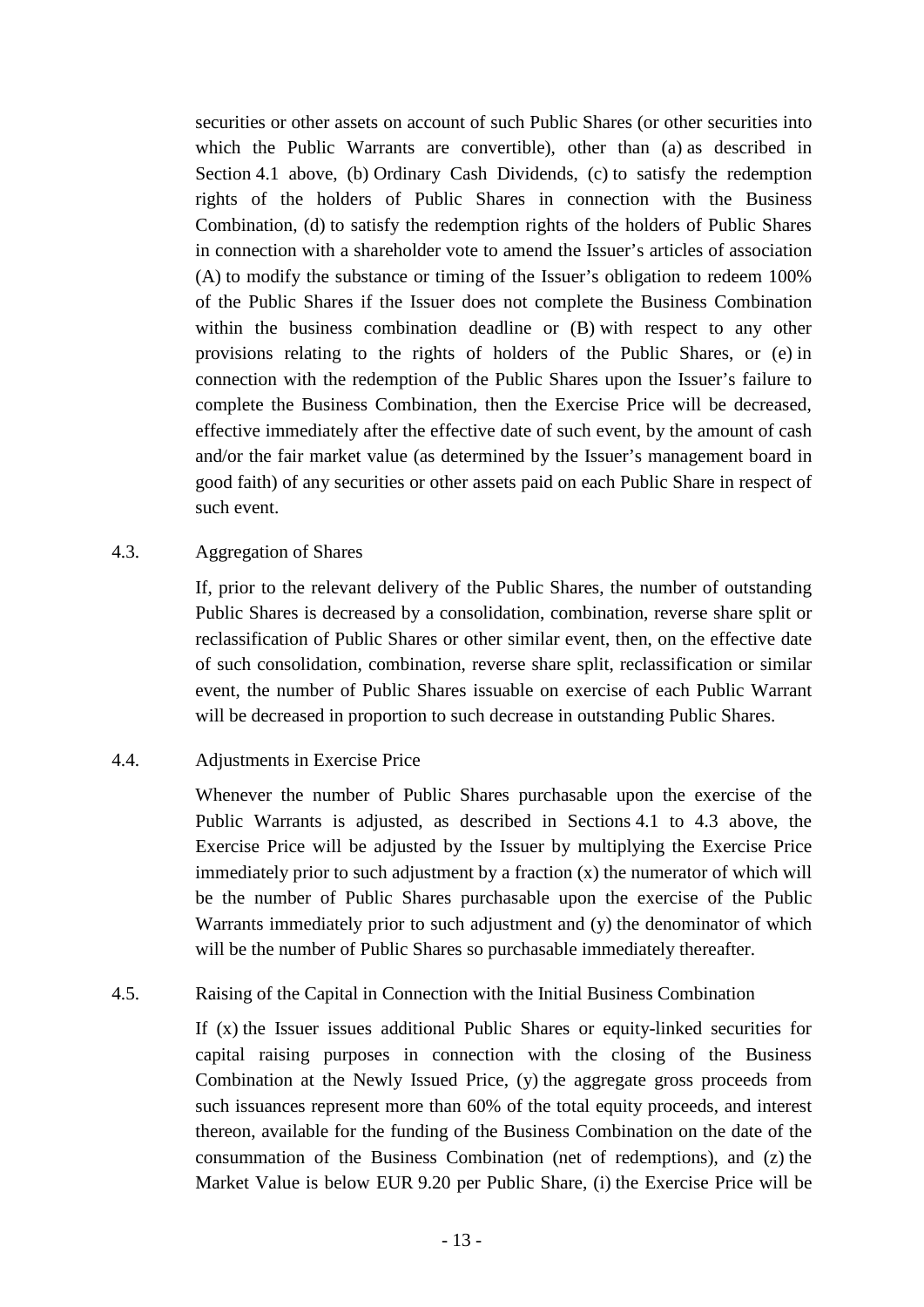adjusted (to the nearest cent) to be equal to 115% of the higher of the Newly Issued Price or the Market Value, (ii) the  $€18.00$  per share redemption trigger price described in Sections [5.1.1](#page-14-1) and [5.1.2](#page-14-2) will be adjusted (to the nearest cent) to be equal to 180% of the higher of the Market Value and the Newly Issued Price, and (iii) the  $\epsilon 10.00$  per share redemption trigger price described in Section [5.1.2](#page-14-2) will be adjusted (to the nearest cent) to be equal to the higher of the Market Value and the Newly Issued Price.

#### <span id="page-13-0"></span>4.6. Replacement of Securities upon Reorganization

In case of any reclassification or reorganization of the outstanding Public Shares (other than any of those described in Sections [4.1](#page-11-1) to [4.3](#page-12-0) above or that solely affects the par value of such Public Shares), or in the case of any merger or consolidation of the Issuer with or into another corporation (other than a consolidation or merger in which the Issuer is the continuing corporation and that does not result in any reclassification or reorganization of the outstanding Public Shares), or in the case of any sale or conveyance to another corporation or entity of the assets or other property of the Issuer as an entirety or substantially as an entirety in connection with which the Issuer is dissolved, the holders of the Public Warrants will thereafter have the right to purchase and receive, upon the basis of the Public Warrants and in lieu of the Public Shares immediately theretofore purchasable and receivable upon the exercise of the rights represented thereby, the kind and amount of Public Shares or other securities or property (including cash) receivable upon such reclassification, reorganization, merger or consolidation, or upon a dissolution following any such sale or transfer, that the Warrantholder would have received if such Warrantholder had exercised its Public Warrants immediately prior to such event. If less than 70% of the consideration receivable by the holders of Public Shares in such a transaction is payable in the form of Public Shares in the successor entity that is listed for trading on a national securities exchange or is quoted in an established over-the-counter market, or is to be so listed for trading or quoted immediately following such event, and if the Warrantholder properly exercises the Public Warrant within 30 days following the public disclosure of such transaction, the Exercise Price will be reduced by an amount (in EUR) equal to the difference of (i) the Exercise Price in effect prior to such reduction minus (ii) (A) the Per Share Consideration (but in no event less than zero) minus (B) the Black-Scholes Warrant Value on Bloomberg Financial Markets. For purposes of calculating such amount, (i) Section [5](#page-14-0) of these Terms and Conditions shall be taken into account, (ii) the price of each Public Share shall be the Average Share Price as reported on the Relevant Market during the ten Trading Day period ending on the Trading Day prior to the effective date of the applicable event, (iii) the assumed volatility shall be the 90 day volatility obtained from the HVT function on Bloomberg Financial Markets determined as of the Trading Day immediately prior to the day of the announcement of the applicable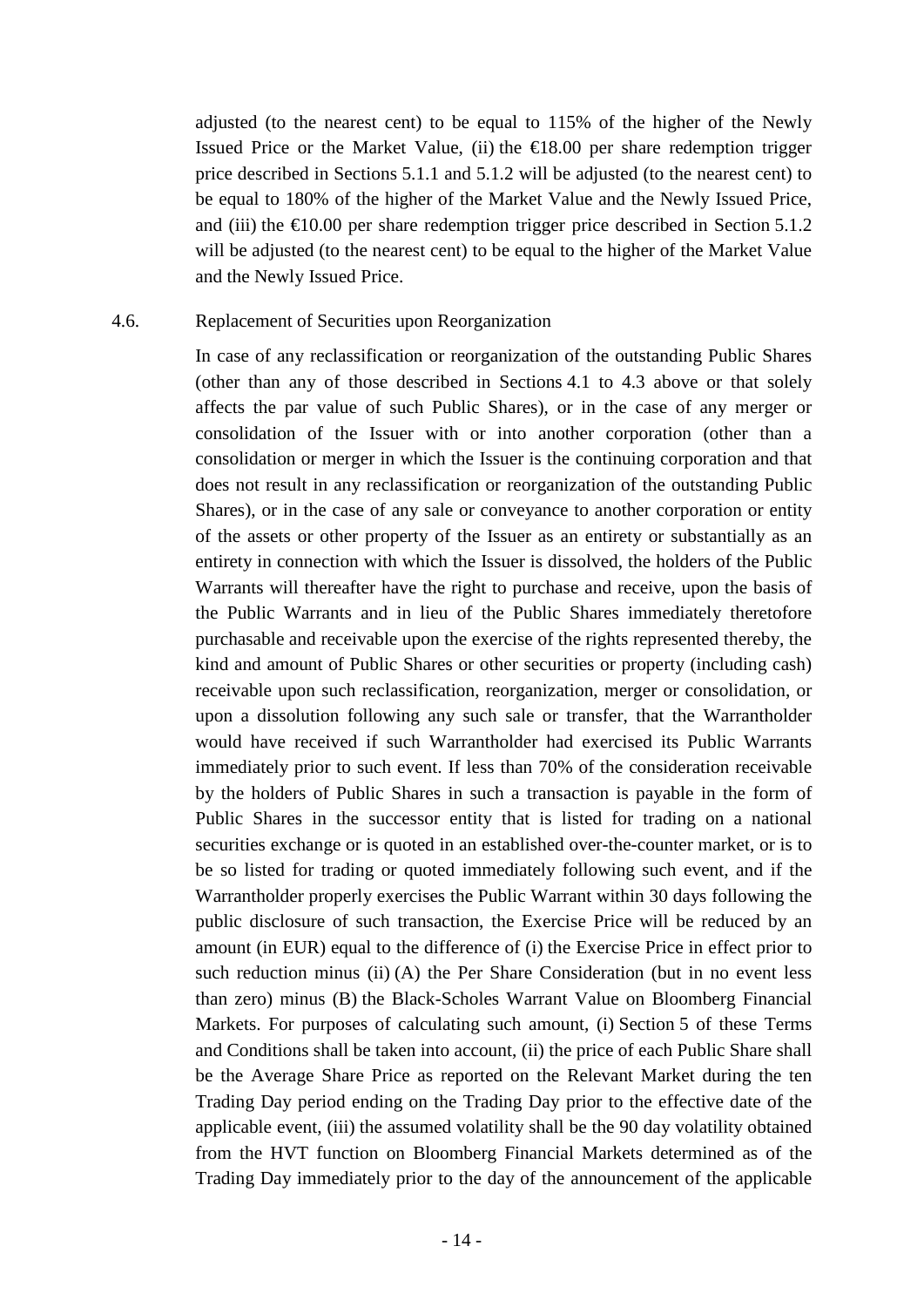event and (iv) the assumed risk-free interest rate shall correspond to the European Central Bank Euro area yield rates for a period equal to the remaining term of the Public Warrant. If any reclassification or reorganization also results in a change in Public Shares covered by Section [4.1,](#page-11-1) then such adjustment shall be made pursuant to Section [4.1](#page-11-1) or [4.2,](#page-11-2) [4.3,](#page-12-0) [4.4,](#page-12-1) [4.5](#page-12-2) and this Section [4.6.](#page-13-0) The provisions of this Section [4.6](#page-13-0) shall similarly apply to successive reclassifications, reorganizations, mergers or consolidations, sales or other transfers. In no event shall the Exercise Price be reduced to less than the par value per share issuable upon exercise of such Public Warrant.

4.7. Notices of Amendments to Public Warrants

The Issuer will publish all notices concerning amendments to Public Warrants in accordance with Section [6.](#page-17-1)

# <span id="page-14-0"></span>**5. Redemption Rights**

- 5.1. Redemption
- <span id="page-14-1"></span>5.1.1. The Public Warrants may be redeemed, in whole but not in part, at the option of the Issuer, at any time during the Exercise Period, upon a minimum of 30 days' prior written notice given in accordance with Section [6](#page-17-1) (the "**Redemption Notice**"), at a Redemption Price of EUR 0.01 per Public Warrant on the Redemption Date specified in the Redemption Notice, provided that the Closing Price equals or exceeds EUR 18.00 per Public Share for any 20 out of the 30 consecutive Trading Days ending three Business Days prior to the Issuer issuance of the Redemption Notice. In case of a redemption pursuant to Section [5.1.1,](#page-14-1) the Warrantholders may exercise the Public Warrants on a cashless basis (pursuant to Section [3.7.1\)](#page-9-0), unless the Issuer elected an exercise against payment in cash of the Exercise Price in the Redemption Notice, at any time after notice of redemption will have been given by the Issuer pursuant to Section [5.2](#page-16-0) hereof and prior to 4:00 p.m. (Frankfurt time) on the day prior to the Redemption Date in accordance with Section [3.6.3\(a\).](#page-8-0) On and after the Redemption Date, the Warrantholder shall have no further rights except to receive, upon surrender of the Public Warrants, the Redemption Price.
- <span id="page-14-2"></span>5.1.2. The Public Warrants may also be redeemed, in whole but not in part, at the option of the Issuer, at any time during the Exercise Period, upon a minimum of 30 days' prior written Redemption Notice given in accordance with Section [6,](#page-17-1) at a Redemption Price of EUR 0.01 per Public Warrant, provided that the Closing Price is below  $\in$ 18.00 per Public Share but equals or exceeds  $\in$ 10.00 per Public Share for any 20 out of the 30 consecutive Trading Days ending three Business Days prior to the Issuer issuance of the Redemption Notice, subject to the availability of sufficient reserves to redeem the Public Warrants if exercised on a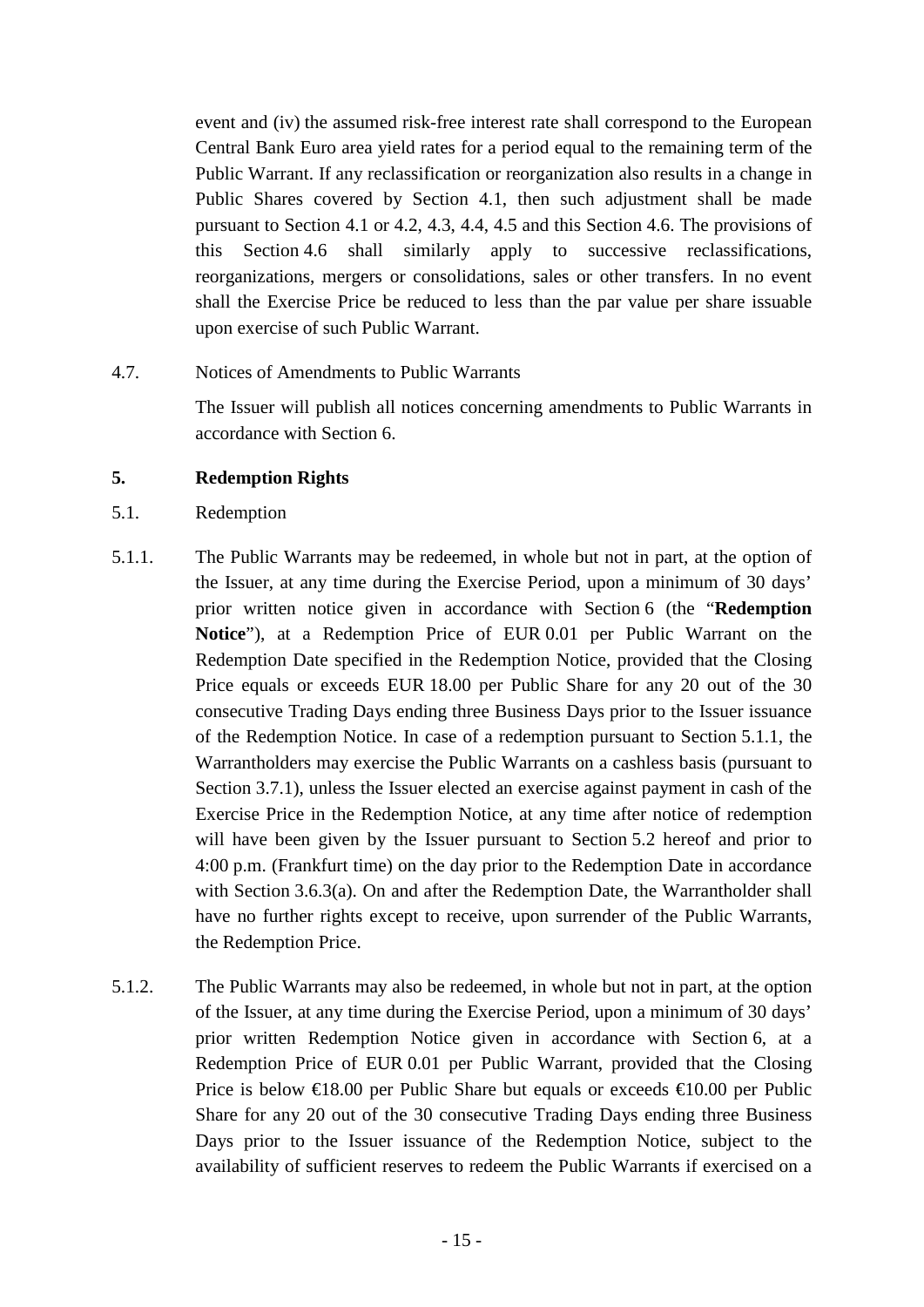cashless basis. During the Redemption Period in connection with a redemption pursuant to this Section [5.1.2,](#page-14-2) Warrantholders may elect to exercise their Warrants on a cashless basis and receive a number of Public Shares determined by reference to the table below, based on the Redemption Date (calculated for purposes of the table as the period to expiration of the Public Warrants) and the Fair Market Value (a "**Make-Whole Exercise**"). In connection with any redemption pursuant to this Section [5.1.2,](#page-14-2) the Issuer shall provide the Warrantholders with the Fair Market Value in the Redemption Notice.

| Fair Market Value of Public Shares |         |                  |                  |                  |        |                  |                  |                  |                                  |  |  |  |
|------------------------------------|---------|------------------|------------------|------------------|--------|------------------|------------------|------------------|----------------------------------|--|--|--|
| Redemption                         | < 10.00 | $\bigoplus$ 1.00 | $\bigoplus$ 2.00 | $\bigoplus$ 3.00 | €14.00 | $\bigoplus$ 5.00 | $\bigoplus$ 6.00 | $\bigoplus$ 7.00 | $\geq \text{\textsterling}18.00$ |  |  |  |
| Date                               |         |                  |                  |                  |        |                  |                  |                  |                                  |  |  |  |
| (period<br>to                      |         |                  |                  |                  |        |                  |                  |                  |                                  |  |  |  |
| expiration                         |         |                  |                  |                  |        |                  |                  |                  |                                  |  |  |  |
| of<br>Public                       |         |                  |                  |                  |        |                  |                  |                  |                                  |  |  |  |
| Warrants)                          |         |                  |                  |                  |        |                  |                  |                  |                                  |  |  |  |
| 60 months                          | 0.261   | 0.281            | 0.297            | 0.311            | 0.324  | 0.337            | 0.348            | 0.358            | 0.361                            |  |  |  |
| 57 months                          | 0.257   | 0.277            | 0.294            | 0.310            | 0.324  | 0.337            | 0.348            | 0.358            | 0.361                            |  |  |  |
| 54 months                          | 0.252   | 0.272            | 0.291            | 0.307            | 0.322  | 0.335            | 0.347            | 0.357            | 0.361                            |  |  |  |
| 51 months                          | 0.246   | 0.268            | 0.287            | 0.304            | 0.320  | 0.333            | 0.346            | 0.357            | 0.361                            |  |  |  |
| 48 months                          | 0.241   | 0.263            | 0.283            | 0.301            | 0.317  | 0.332            | 0.344            | 0.356            | 0.361                            |  |  |  |
| 45 months                          | 0.235   | 0.258            | 0.279            | 0.298            | 0.315  | 0.330            | 0.343            | 0.356            | 0.361                            |  |  |  |
| 42 months                          | 0.228   | 0.252            | 0.274            | 0.294            | 0.312  | 0.328            | 0.342            | 0.355            | 0.361                            |  |  |  |
| 39 months                          | 0.221   | 0.246            | 0.269            | 0.290            | 0.309  | 0.325            | 0.340            | 0.354            | 0.361                            |  |  |  |
| 36 months                          | 0.213   | 0.239            | 0.263            | 0.285            | 0.305  | 0.323            | 0.339            | 0.353            | 0.361                            |  |  |  |
| 33 months                          | 0.205   | 0.232            | 0.257            | 0.280            | 0.301  | 0.320            | 0.337            | 0.352            | 0.361                            |  |  |  |
| 30 months                          | 0.196   | 0.224            | 0.250            | 0.274            | 0.297  | 0.316            | 0.335            | 0.351            | 0.361                            |  |  |  |
| 27 months                          | 0.185   | 0.214            | 0.242            | 0.268            | 0.291  | 0.313            | 0.332            | 0.350            | 0.361                            |  |  |  |
| 24 months                          | 0.173   | 0.204            | 0.233            | 0.260            | 0.285  | 0.308            | 0.329            | 0.348            | 0.361                            |  |  |  |
| 21 months                          | 0.161   | 0.193            | 0.223            | 0.252            | 0.279  | 0.304            | 0.326            | 0.347            | 0.361                            |  |  |  |
| 18 months                          | 0.146   | 0.179            | 0.211            | 0.242            | 0.271  | 0.398            | 0.322            | 0.345            | 0.361                            |  |  |  |
| 15 months                          | 0.130   | 0.164            | 0.197            | 0.230            | 0.262  | 0.291            | 0.317            | 0.342            | 0.361                            |  |  |  |
| 12 months                          | 0.111   | 0.146            | 0.181            | 0.216            | 0.250  | 0.282            | 0.312            | 0.339            | 0.361                            |  |  |  |
| 9 months                           | 0.090   | 0.125            | 0.162            | 0.199            | 0.237  | 0.273            | 0.305            | 0.336            | 0.361                            |  |  |  |
| 6 months                           | 0.065   | 0.099            | 0.137            | 0.178            | 0.219  | 0.259            | 0.296            | 0.331            | 0.361                            |  |  |  |
| 3 months                           | 0.034   | 0.065            | 0.104            | 0.150            | 0.197  | 0.243            | 0.286            | 0.326            | 0.361                            |  |  |  |
| 0 months                           | $-$     | $-$              | 0.042            | 0.115            | 0.179  | 0.233            | 0.281            | 0.323            | 0.361                            |  |  |  |

The exact Fair Market Value and Redemption Date may not be set forth in the table above, in which case, if the Fair Market Value is between two values in the table or the Redemption Date is between two redemption dates in the table, the number of Public Shares to be issued for each Public Warrant exercised will be determined by a straight-line interpolation between the number of shares set forth for the higher and lower Fair Market Values and the earlier and later redemption dates, as applicable, based on a 365 or 366-day year, as applicable.

The share prices set forth in the column headings of the table above will be adjusted as of any date on which the number of shares issuable upon exercise of a Public Warrant or the Exercise Price is adjusted as set forth under Section [4.](#page-11-0) If the number of shares issuable upon exercise of a Public Warrant is adjusted, the adjusted share prices in the column headings will equal the share prices immediately prior to such adjustment, multiplied by a fraction, the numerator of which is the number of shares deliverable upon exercise of a Public Warrant immediately prior to such adjustment and the denominator of which is the number of shares deliverable upon exercise of a Public Warrant as so adjusted. The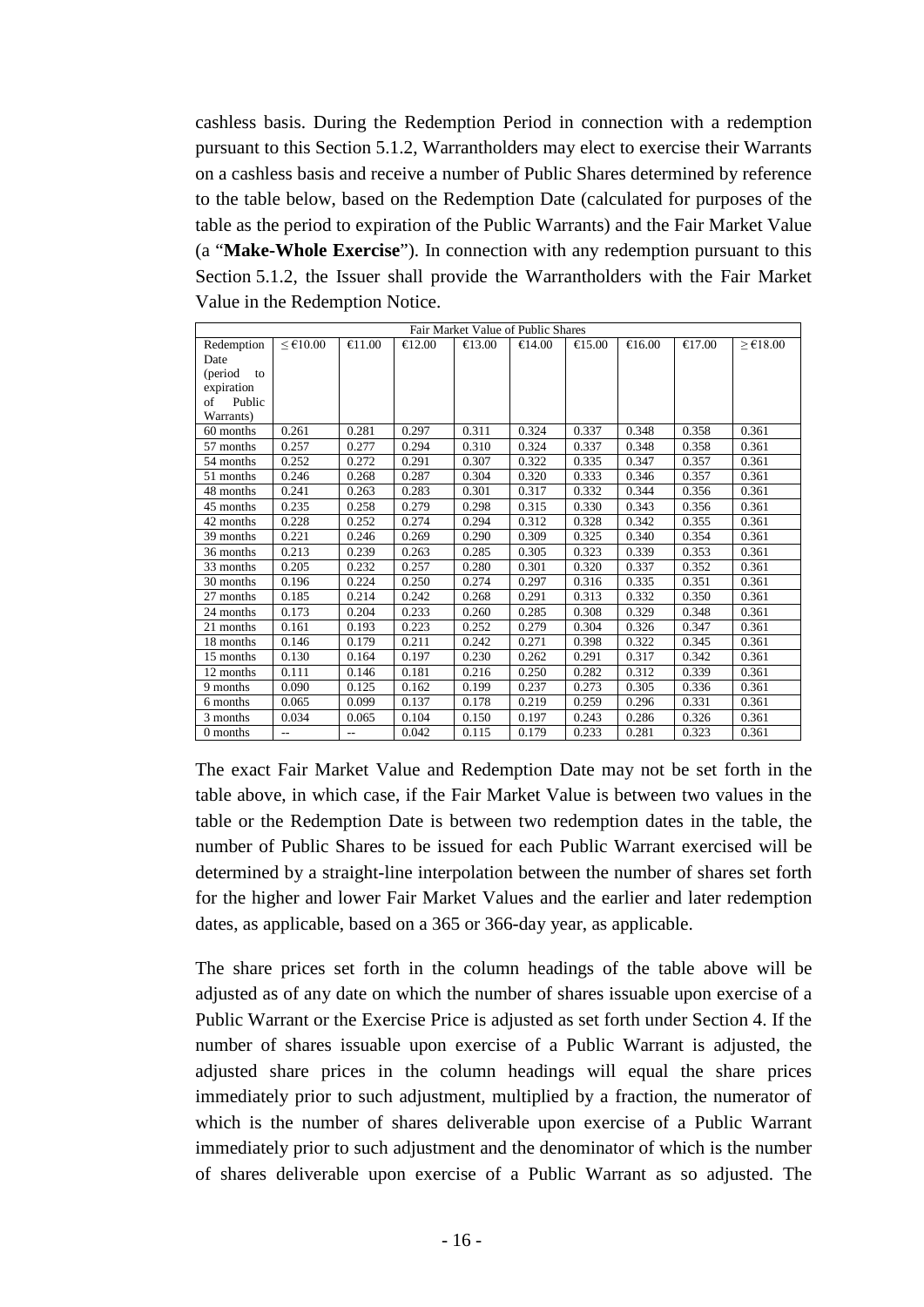number of shares in the table above shall be adjusted in the same manner and at the same time as the number of shares issuable upon exercise of a Public Warrant. If the Exercise Price is adjusted, (i) in the case of an adjustment pursuant to Section [4.5,](#page-12-2) the adjusted share prices in the column headings will equal the unadjusted share price multiplied by a fraction, the numerator of which is the higher of the Market Value and the Newly Issued Price and the denominator of which is EUR 10.00 and (ii) in the case of an adjustment pursuant to Section [4.2,](#page-11-2) the adjusted share prices in the column headings will equal the unadjusted share price less the decrease in the Exercise Price pursuant to such adjustment of the Exercise Price.

# <span id="page-16-0"></span>5.2. Date Fixed for Redemption

In the event that the Issuer elects to redeem the Public Warrants pursuant to Section [5.1.1](#page-14-1) or [5.1.2,](#page-14-2) the Issuer shall fix a date for the Redemption Date and include it in the Redemption Notice, provided that the Redemption Date shall not be earlier than 30 days after the date of the communication of the Redemption Notice.

# 5.3. Cancellation

Any Public Warrants so redeemed are cancelled automatically and immediately and the Warrantholder shall have no further rights in respect of such Public Warrants.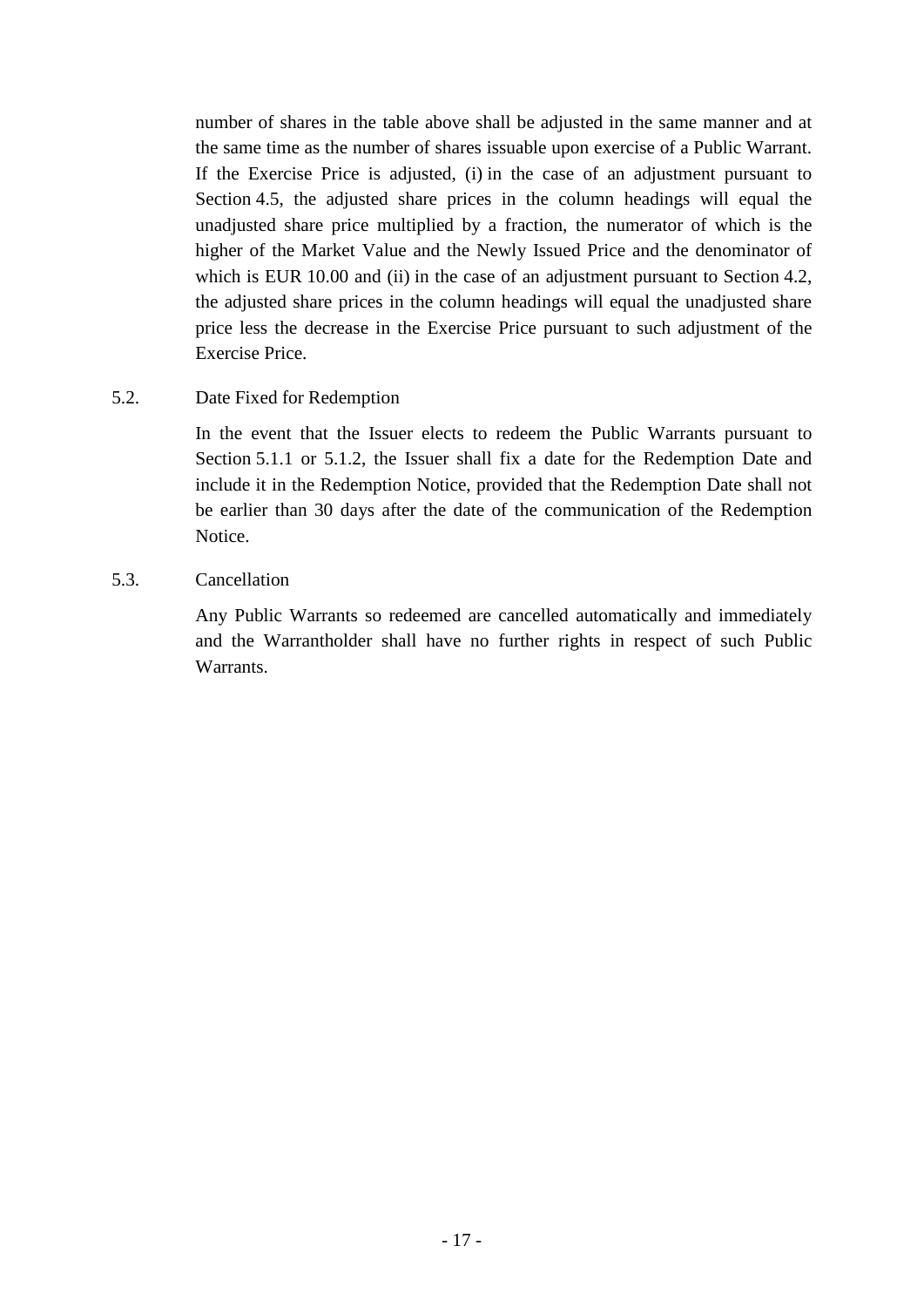### <span id="page-17-1"></span>**6. Notices to Warrantholders**

- <span id="page-17-2"></span>6.1. The Issuer will publish all notices concerning the Public Warrants on its webpage (www.lakestar-spac1.com). Any such notice will be deemed to have been given when so published by the Issuer.
- 6.2. If the Public Warrants are listed on any stock exchange and the rules of that stock exchange so require, all notices concerning the Public Warrants will be made in accordance with the rules of the stock exchange on which the Public Warrants are listed.
- <span id="page-17-3"></span>6.3. In addition, the Issuer will deliver all notices required in accordance with these Terms and Conditions to the Clearing System for communication by the Clearing System to the Warrantholders.
- 6.4. A notice effected in accordance with Section [6.1](#page-17-2) to [6.3](#page-17-3) above will be deemed to be effected on the day on which the first such notice is, or is deemed to be, effective.

### **7. Agents**

<span id="page-17-0"></span>7.1. Appointment of Agents

The Issuer has appointed the Warrant Agent to act on its behalf with respect to the issuance, record, transfer, exchange, redemption and exercise of the Public Warrants. The Issuer may replace the Warrant Agent at any time (in accordance with any agreement entered into in such respect between the Issuer and the Warrant Agent). BIL will be the Warrant Agent.

The Issuer will procure that there will at all times be a Warrant Agent. The Issuer is entitled to appoint other banks of international standing as Warrant Agent. The Issuer is entitled to terminate the appointment of any Warrant Agent. In the event of such termination or such Warrant Agent being unable or unwilling to continue to act as Warrant Agent in the relevant capacity, the Issuer will appoint another bank of international standing as Warrant Agent. Such appointment or termination will be published without undue delay in accordance with Section [6.](#page-17-1)

7.2. Notice of Successor Agent

In the event a successor Warrant Agent is appointed, the Issuer shall give notice thereof to the predecessor Warrant Agent no later than on the effective date of any such appointment.

### 7.3. Merger or Consolidation of an Agent

Any entity into which an Warrant Agent may be merged or with which it may be consolidated, or any entity resulting from any merger or consolidation to which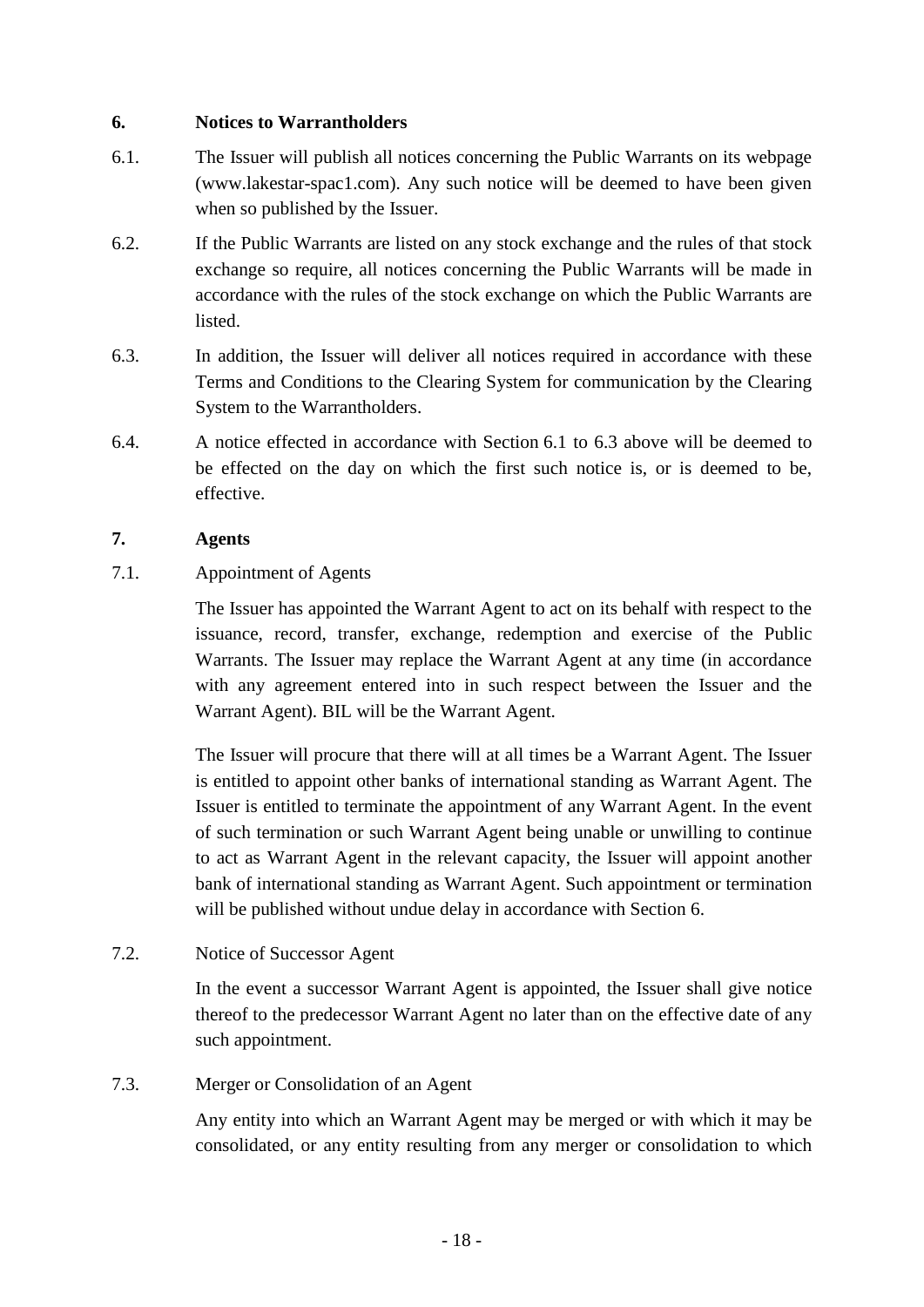the Warrant Agent would be a party, shall become the successor Warrant Agent, without any further acts required.

- 7.4. Fees and Expenses of the Agent
- 7.4.1. The Issuer will pay the Warrant Agent reasonable remuneration for its services as such Warrant Agent hereunder and shall, pursuant to its obligations under these Terms and Conditions, reimburse the Warrant Agent upon demand for all expenditures that the Warrant Agent may reasonably incur in the execution of its duties hereunder.
- 7.4.2. The Warrant Agent acting in such capacity, acts only as agent of, and upon request from, the Issuer. There is no agency or fiduciary relationship between the Warrant Agent and the Warrantholders, and the Warrant Agent shall not incur any liability as against the Warrantholders.
- 7.4.3. The Warrant Agent has no right of set-off or any other right, title, interest or claim of any kind in, or to any distribution of, the Escrow Account and hereby agrees not to seek recourse, reimbursement, payment or satisfaction for any such claim as mentioned before against the Escrow Account for any reason whatsoever. The Warrant Agent hereby waives any and all such claims as mentioned before against the Escrow Account and any and all rights to seek access to the Escrow Account.

#### **8. Termination**

These Terms and Conditions shall automatically terminate on the earlier of the date of exercise and/or redemption of the last outstanding Public Warrant or the opening of the liquidation of the Issuer.

#### **9. Amendment**

These Terms and Conditions may be amended by the Issuer without the consent of any Warrantholder for the purpose of curing any ambiguity, or adding or changing any other provisions with respect to matters or questions arising under these Terms and Conditions as the Issuer deems necessary or desirable and that the Issuer determines shall not adversely affect the interest of the Warrantholders. All other modifications or amendments shall require the written consent of the holders of a majority of the then outstanding Public Warrants.

### **10. No Waiver**

No failure of the Issuer or a Warrantholder to enforce any of the provisions of these Terms and Conditions shall in any way operate as a waiver of such provisions nor shall it affect the rights of the Issuer or a Warrantholder thereafter to enforce each and every provision of these Terms and Conditions in accordance with its terms.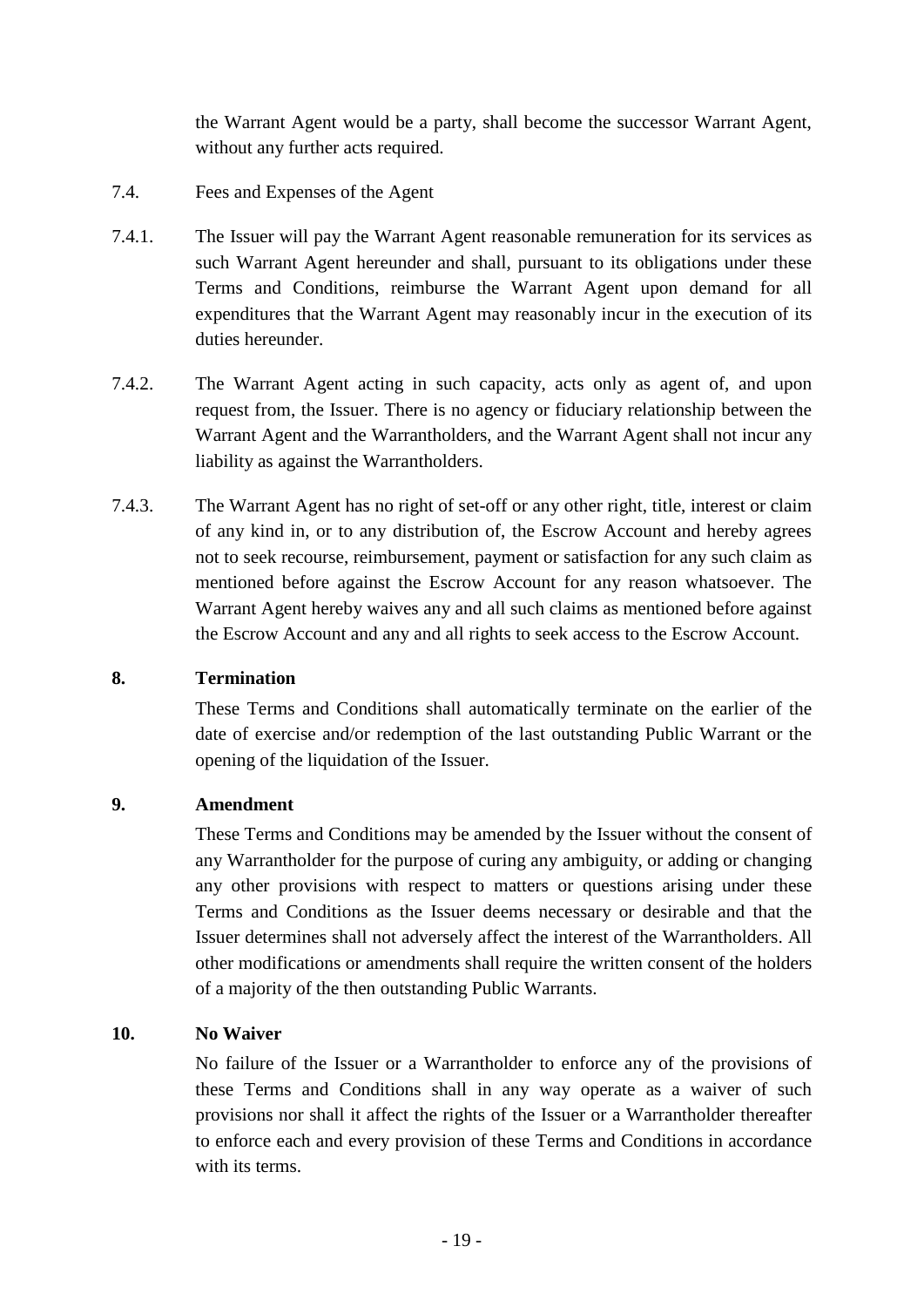# **11. Severability**

The invalidity, illegality or unenforceability of any provisions hereof shall not affect the validity, legality or enforceability of these Terms and Conditions.

# **12. Cost, Expenses and Taxes**

All expenses including any applicable depository charges, transaction or conversion charges arising from the exercise and/or redemption of the Warrants and/or the admission of the Public Shares shall be borne by the Issuer. In terms of Luxembourg taxation, reference is made to the respective placement document and the general overview under section 14 (Taxation in the Grand Duchy of Luxembourg).

# **13. Governing Law and Jurisdiction**

These Terms and Conditions and any non-contractual obligations arising out of or in connection with it shall be governed by, and construed in accordance with the laws of the Grand Duchy of Luxembourg. Any disputes in connection with these Terms and Conditions shall be subject to the exclusive jurisdiction of the courts of the city of Luxembourg, Grand Duchy of Luxembourg.

The Issuer has caused these Terms and Conditions to be executed by its duly authorized representatives on February 17, 2021.